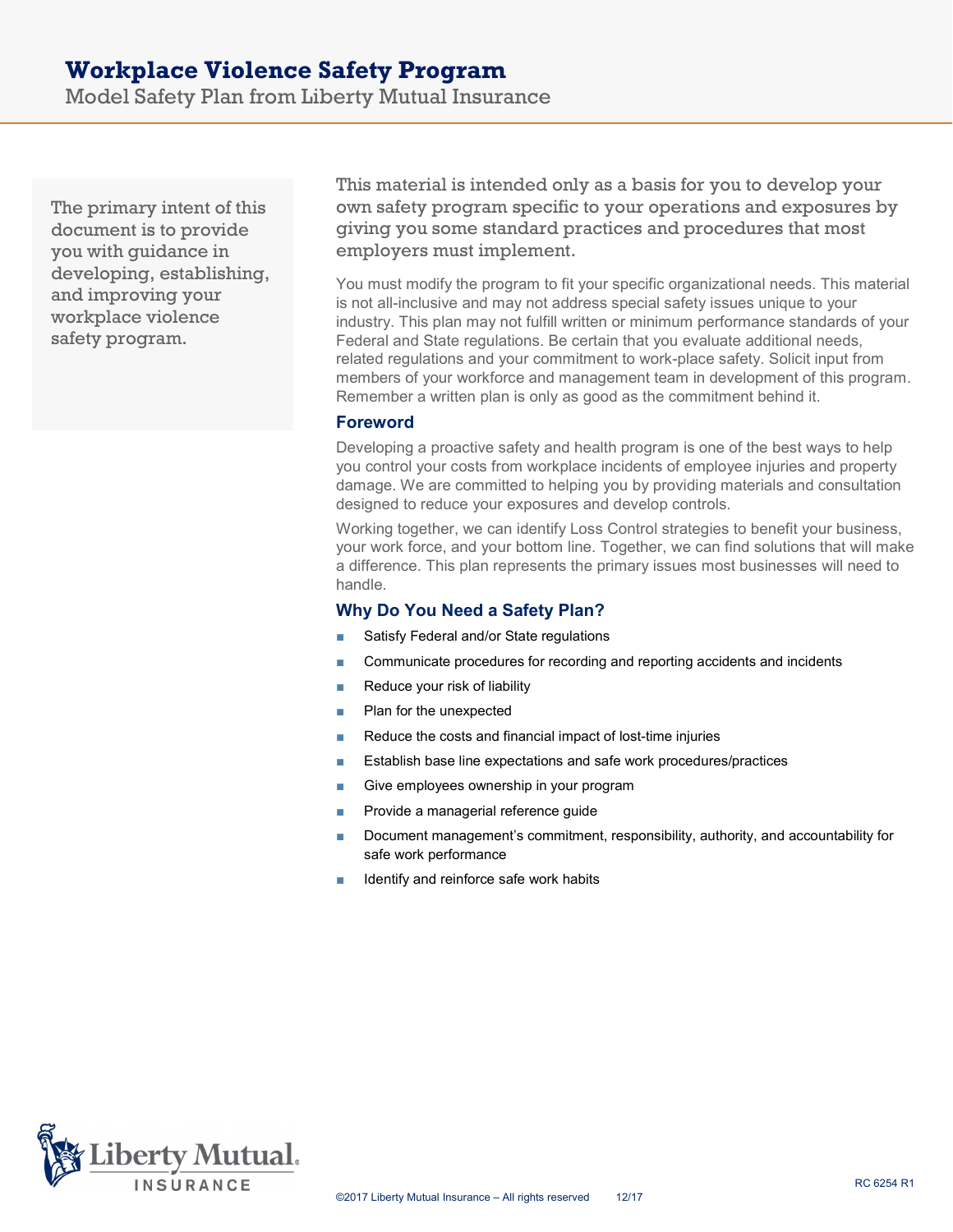An effective Workplace Violence Safety Program will enable you to meet your responsibility to provide a safe establishment for both employees and customers. You may also receive economic benefits such as:

- Fewer accidents and injuries
- Lower insurance costs
- Improved quality
- Financial stability
- Reduced operating costs
- Reduced exposure to litigation
- Increased employee productivity
- Improved customer relations
- Improved employee morale

### Using This Material

This model safety plan for core elements of a safety program was developed as a set of best practices to help you enhance your current program or, if you do not have a current plan, to provide you a baseline from which to begin. You can implement these policies and procedures now or fine-tune to your own needs. However, the most essential element is YOU and YOUR COMMITMENT to making it happen!

Begin by preparing a policy statement as an endorsement of your commitment to safety. Be sure to communicate your intent to your entire work force. Post this in a conspicuous location to help demonstrate your support. Keep it current to reflect your continuous interest in the program.

Assign responsibility and authority to coordinate the program. An example of this has been prepared as one sample policy. The role of the safety coordinator and many other functions has been clearly defined. You may adopt these as unchanged or edit them as you wish. This template has been designed to provide you with a better understanding of the primary elements necessary to build the foundation for a successful safety and health program.

Each topic has been developed to provide you with sample, individualized plans that provide guidance with many of OSHA's expectations as well as "shared or best practices." However, we do not intend that these plans necessarily assure compliance with their related OSHA standard. Contact your local or regional OSHA office of the Federal or State specific plan having jurisdiction. In addition, your Loss Control consultant can provide additional guidance to help with implementation and training.

Because state laws vary concerning the sample policy in this document, it is recommended that you have this policy reviewed by your attorney, particularly with respect to employment practices. These documents are not a substitute for consulting.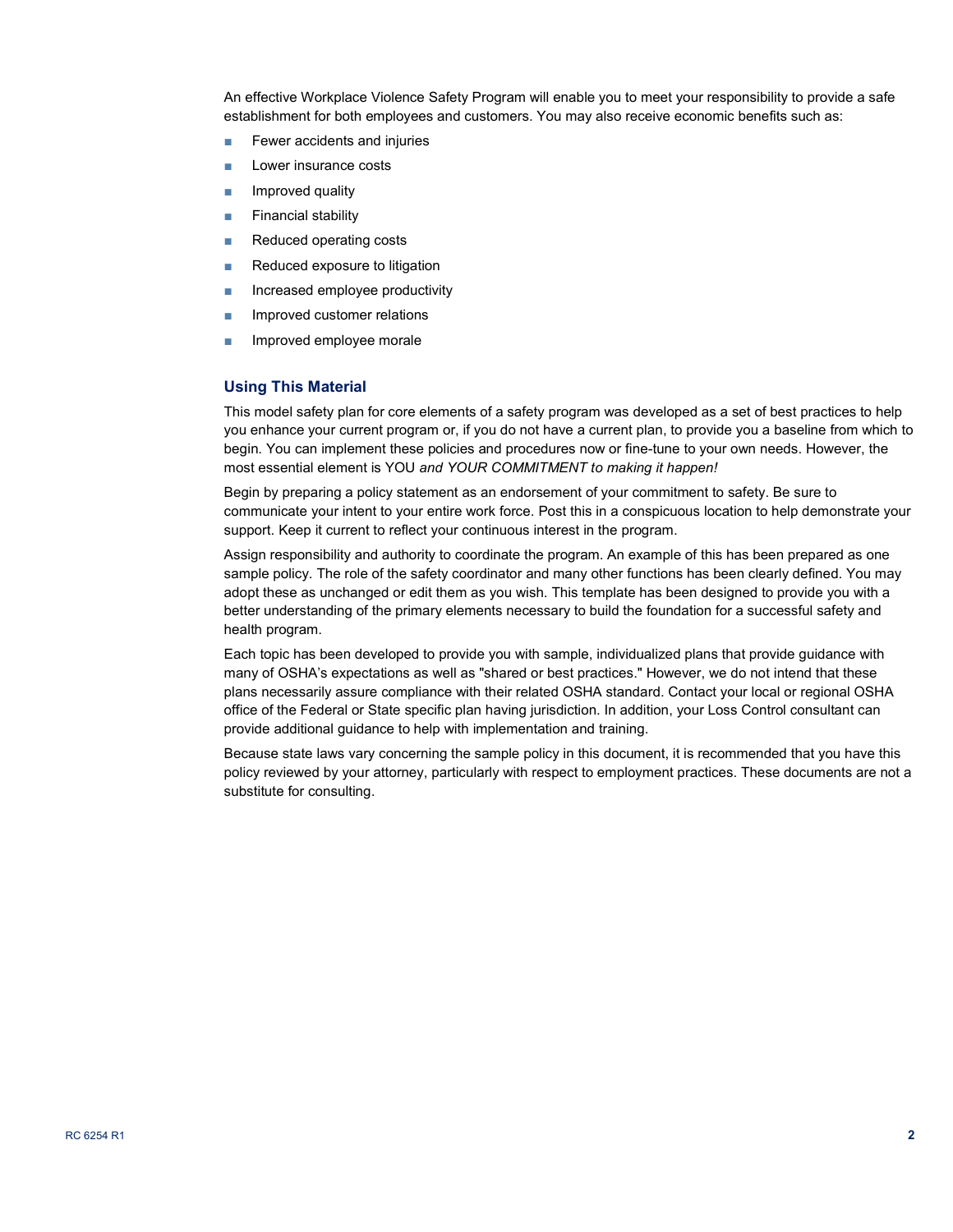## Table of Contents

| <b>Topic</b>                                                                | Page         |
|-----------------------------------------------------------------------------|--------------|
| Foreword and Why do I need a Safety Program?                                | 1            |
| Using this Material                                                         | $\mathbf{2}$ |
| <b>Workplace Violence Statistics</b>                                        | 4            |
| OSHA Guidelines for Preventing Workplace Violence                           | 4            |
| Types of Workplace Violence                                                 | 5            |
| Workplace Violence Prevention Program                                       | 6            |
| Sample Safety Program Endorsement and Statement<br><b>Worksite Analysis</b> | 9<br>10      |
| <b>Hazard Prevention and Controls</b>                                       | 11           |
| Violent Warning Signs Checklist                                             | 15           |
| <b>Conflict Resolution Techniques</b>                                       | 16           |
| Tips for Dealing with Violent Situations                                    | 17           |
| Safety and Health Training                                                  | 17           |
| Safety and Health Recordkeeping                                             | 19           |
| <b>Report Claims Promptly</b>                                               | 19           |
| Elements of a Program Evaluation                                            | 20           |
| Steps for Developing a Violence Prevention Program                          | 21           |
| Incident Report                                                             | 23           |
| <b>Suspect Description Form</b>                                             | 24           |
| Workplace Violence Exposure Survey                                          | 25           |
| <b>Security Analysis Checklist</b>                                          | 27           |
| Workplace Violence Quiz and Answer Sheet                                    | 28, 29       |

The illustrations, instructions and principles contained in the material are general in scope and, to the best of our knowledge, current at the time of publication. No attempt has been made to interpret any referenced codes, standards or regulations. Please refer to the appropriate code-, standard-, or regulation-making authority for interpretation or clarification. Provided that you always reproduce our copyright notice and any other notice of rights, disclaimers, and limitations, and provided that no copy in whole or in part is transferred, sold, lent, or leased to any third party, you may make and distribute copies of this publication for your internal use.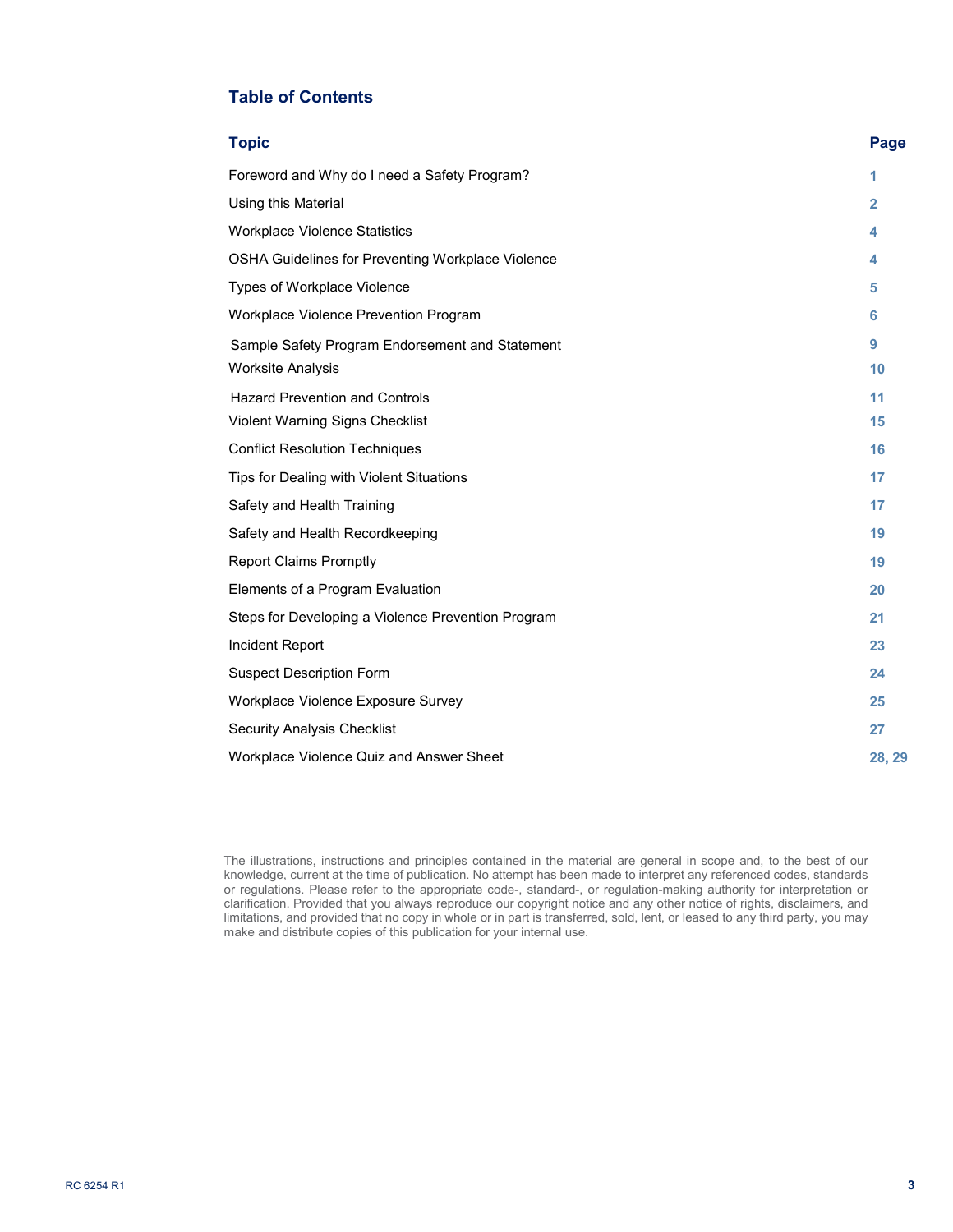### Workplace Violence Statistics

Every year thousands of people are hurt and hundreds killed because of violence in the workplace. Statistics indicate that incidents of workplace violence have steadily increased over the past several years and can cost businesses a significant amount of money if not managed properly. Violence in the workplace is a serious safety and health issue. Homicide is the fourth cause of fatal occupational injury in the United States. According to the Bureau of Labor Statistics Census of Fatal Occupational Injuries, there were 417 workplace homicides in 2015 in the United States, out of 4,836 fatal work injuries. (Bureau of Labor Statistics https://www.bls.gov/news.release/cfoi.t02.htm)

According to the American Association of Occupational Health Nurses Workplace Violence Survey Snapshot:

- Nearly 20 percent of the American workforce claim that an episode of violence against an employee has occurred within their workplace.
- Men and women have different perspectives on what constitutes violence in the workplace. Significantly more women than men consider the following as an act of workplace violence:
	- o Stalking (94 percent vs. 73 percent)
	- o Threats or intimidation (90 percent vs. 76 percent)
	- o Overly aggressive emotional behavior that threatens others (90 percent vs. 78 percent)
	- o Sexual harassment (97 percent vs. 83 percent)
- A majority of respondents identify certain behavioral traits as possible warning signs for acts of potential workplace violence:
	- o Use of alcohol or drugs (75 percent)
	- o Expressing anger regularly in the workplace (71 percent)
	- o Loud and aggressive nature (53 percent)
- Most respondents failed to recognize some of the most common signs that the FBI identifies as possible traits for offenders:
	- o Quiet, keeps to themselves (30 percent)
	- o Passive in nature (21 percent)
	- o Negative behavior, lying (3 percent)
	- o Change in behavior or mood (2 percent)
	- o Personal hardships (2 percent)
	- o Past history of violence (2 percent)
	- o Mental illness, bi-polar, depression (1.7 percent)
	- o Verbal threats or abuse (1 percent)

Many Americans feel that their current work environment is safe from threats of workplace violence. Only 12 percent of respondents indicated a level of concern that they would experience an act of violence in their current work environment. The Department of Labor's Bureau of Labor Statistics lists homicide as the second leading cause of death within the workplace. The public may be unaware of the prevalence of workplace violence, perhaps leading to a false sense of security. (Source: AAOHN)

Estimates of the costs, from lost work time and wages, reduced productivity, medical costs, workers compensation payments, and legal and security expenses, are even less exact, but clearly run into many billions of dollars.

Although homicides make the headlines, most incidents of workplace violence involve situations other than homicide. These situations include threats and verbal abuse, physical assaults, fistfights, domestic and romantic disputes, and harassment.

### OSHA Guidelines for Preventing Workplace Violence

OSHA has issued guidelines for preventing workplace violence in the following industries:

Healthcare and Social Services

(OSHA Guidelines for Preventing Workplace Violence for Healthcare and Social Service Workers.)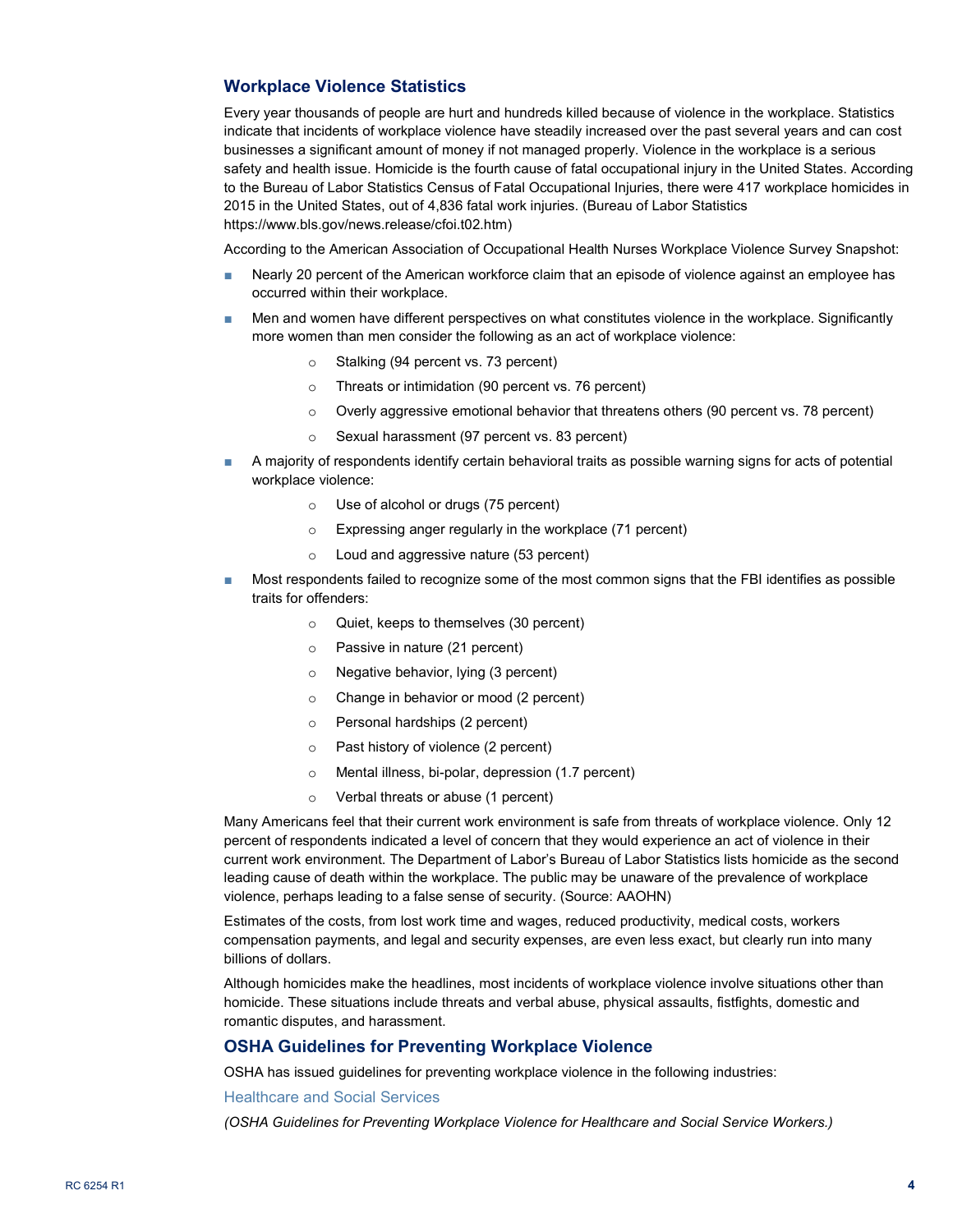According to the Bureau of Labor Statistics (BLS), 27 out of the 100 fatalities in healthcare and social service settings in 2013 were due to assaults and violent acts. BLS data show that the majority of injuries from assaults at work that required days away from work occurred in the healthcare and social services settings. Between 2011 and 2013, workplace assaults ranged from 23,540 and 25,630 annually, with 70 to 74 percent occurring in healthcare and social service settings. For healthcare workers, assaults comprise 10 – 11 percent of workplace injuries involving days away from work as compared to 3 percent of injuries of all private sector employees.

#### Late Night Retail Establishments

### (OSHA Recommendations for Workplace Violence Prevention Programs in Late-Night Retail Establishments. https://www.osha.gov/Publications/osha3153.pdf)

According to the BLS Census of Fatal Occupational Injuries for 2007, assaults and violent acts claimed 864 lives in 2007 and represented over 15 percent of the total 5,657 workplace fatalities in the U. S. Homicides represented the majority of these violent acts, claiming 628 lives in 2007, or 11 percent of fatalities. Over 26 percent of those homicides (a total of 167) occurred in the retail trades, with 39 occurring at convenience stores, 32 occurring at gasoline stations, and 7 occurring at liquor stores. While homicides have shown a marked overall decline since 1994 when they peaked at 1,080, they were the third leading cause of workrelated deaths in 2007, and remain a serious risk for late-night retail workers.

Although these are guidelines and not standards, under the General Duty Clause, OSHA can and will cite uncontrolled hazards for healthcare, social services, retail, and other industries.

### Types of Workplace Violence

Most individuals who commit acts of workplace violence can be categorized into one of four types.

- Type I Perpetrators. Individuals or groups who have no legitimate relationship to the workplace. They usually enter the workplace to commit a robbery or other criminal act. Terrorist acts involving the workplace are considered Type I.
- Type II Perpetrators. Customers or clients who are either a recipient or the object of services or products provided by the organization, or have a legitimate relationship with it (e.g., vendors, contractors, visitors). The risk of violence could result from enraged, out-of-control customers, contractors, or visitors.
- Type III Perpetrators. Individuals who have an employment relationship with the organization as a current or former employee, supervisor, or manager. Some of the risks include harassment, romantic obsession, fighting, suicide, and physical retaliation after discipline or termination.
- Type IV Perpetrators. Individuals who have a personal relationship with a current or former employee and are usually a friend, acquaintance, relative, boyfriend, girlfriend, or domestic partner. Romantic triangle conflicts, domestic violence, and stalking can arise from these perpetrators.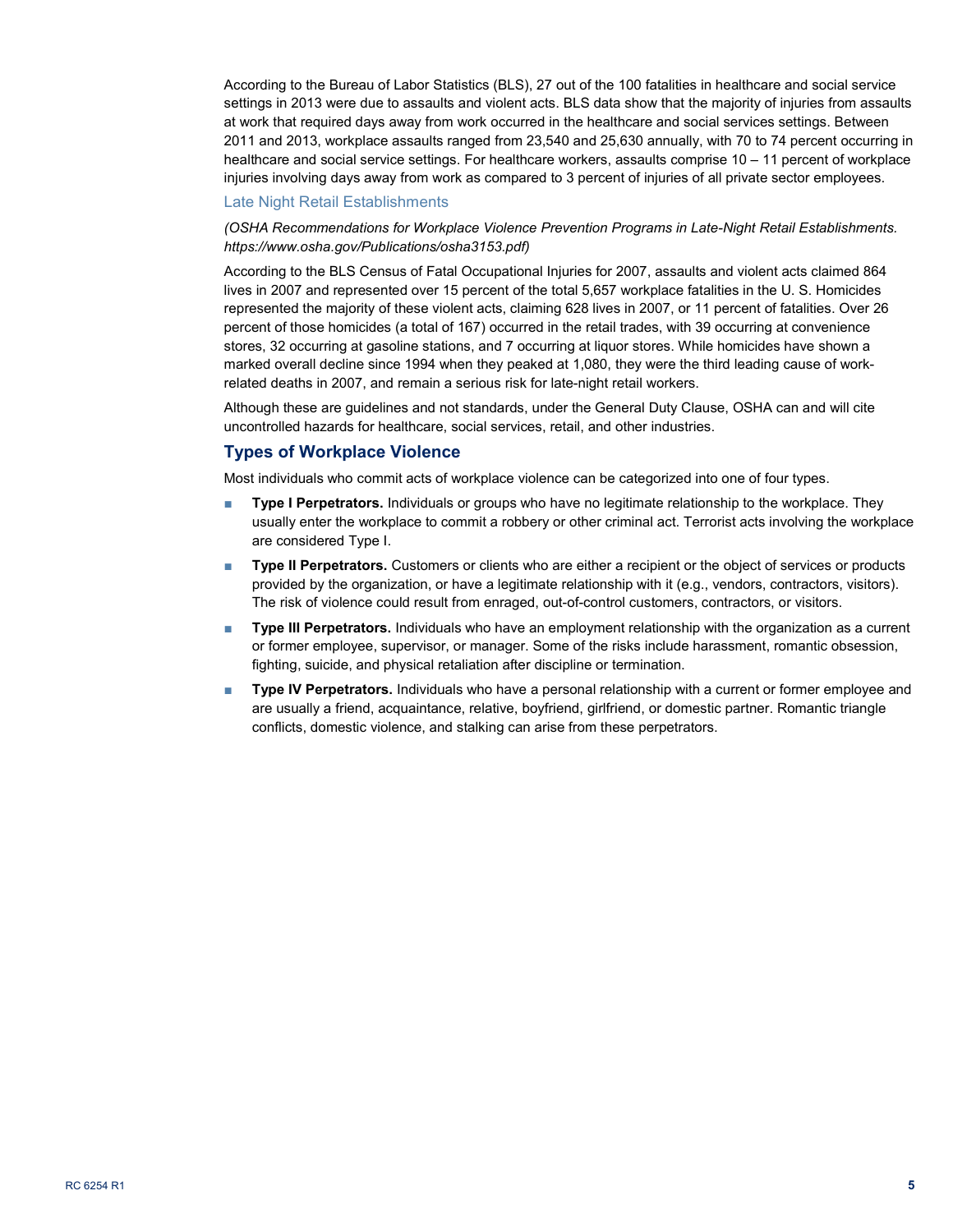### Workplace Violence Prevention Program

Promoting a workplace free from undue conflict, harassment, hostilities, or discrimination, with professional interaction and communication will greatly improve productivity at work. Many states now require mandatory training on the topics of harassment, bias, and discrimination. Proper training on these issues can have a positive effect on organizations and should be part of annual training, whether required or not, in the overall risk prevention effort.

When dealing with issues of violence in the workplace, it is important to develop a comprehensive program that includes a violence policy and procedures. The program must be systematic and communicated effectively and consistently throughout the organization. It should be proactive, with a goal of preventing incidents or lessening their impact by encouraging reporting and action. It needs to be reactive with articulated procedures that allow for immediate and appropriate response depending on the circumstances.

A workplace violence prevention program should include:

- Management commitment and employee involvement
- Worksite analysis
- Hazard prevention and control
- Safety and health training
- Recordkeeping and program evaluation

#### Negligent Retention

The majority of workplace violence deals with threats, intimidation, fights, and other physical assaults. Your number one goal is to ensure the safety of all employees. Therefore, all violent incidents should be taken seriously and investigated immediately. Failure to investigate and intervene may result in a lawsuit for negligent retention.

The theory of negligent retention is that:

- An employer could be held liable for a victim's injuries caused by a violent employee if the employer knew about the employee's violent tendencies but failed to take further action to prevent those injuries from happening.
- Several violent, hostile, abusive incidents involving coworkers might be the basis for proving that the employer knew or should have known about an employee's violent tendencies.

To avoid being held liable under negligent retention lawsuits, you should take remedial action to separate the violent employee from other employees and/or customers as there could be liability implications. It is important to consult your legal counsel in these situations. Two options are to:

- Suspend the violent employee until an investigation has been performed or,
- Expressly prohibit the violent employee from returning to the workplace until an investigation has been completed.

#### Management's Commitment

Management provides the motivation and resources to deal effectively with workplace violence. The visible commitment to worker safety and health is an essential precondition for the program's success. Management can demonstrate its commitment to violence prevention through the following actions:

- Take an active role and be involved.
- Support the program by committing time and resources to make it work.
- Motivate employees by demonstrating interest and concern for employees and customers' safety, health, and well-being.
- Attend all safety committee meetings and respond to all committee and employee recommendations.
- Develop a written statement that clearly and firmly communicates your support. Have employees sign it and place it in their personnel files.
- Create and disseminate a policy to managers and employees that expressly disapproves of workplace violence, verbal and nonverbal threats, and related actions.
- Take violent and threatening incidents seriously, investigate them, and take appropriate corrective action.
- Outline a comprehensive plan for maintaining security in the workplace.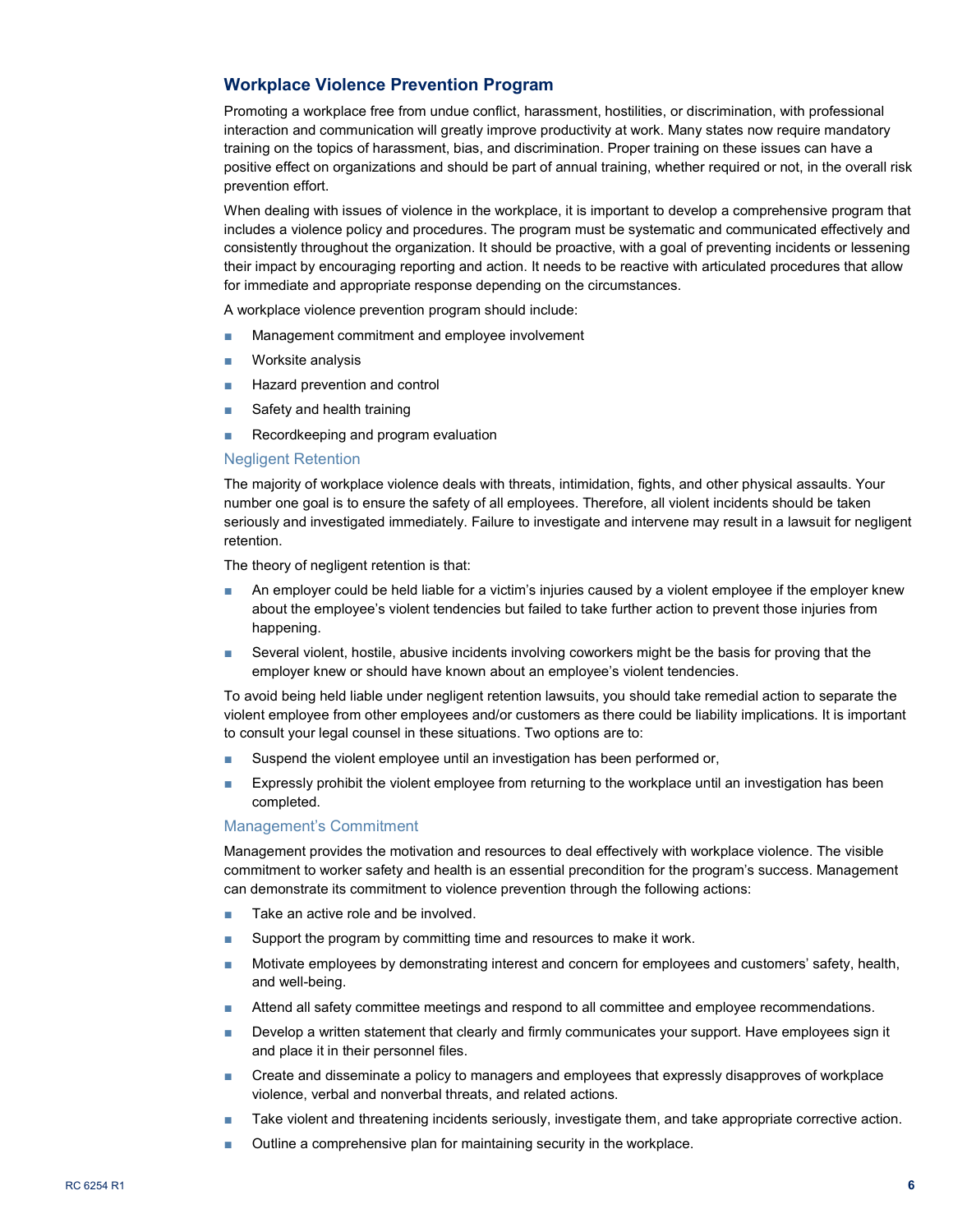- Assign responsibility and authority for the program to individuals or teams with appropriate training and skills. This means ensuring that all managers and employees understand their obligations.
- Provide necessary authority and resources for staff to carry out violence prevention responsibilities.
- Hold managers and employees accountable for their performance. Stating expectations means little if management does not track performance, reward it when competent, and correct it when it is not.
- Take appropriate action to ensure that managers and employees follow the administrative controls or work practices.
- Institute procedures for prompt reporting and tracking of violent incidents that occur in and near the establishment.
- Encourage employees to suggest ways to reduce risks and implement appropriate recommendations from employees and others.
- Ensure that employees who report or experience workplace violence are not punished or otherwise suffer discrimination.
- Work constructively with other parties such as property owners, lessees, local police, and other public safety agencies to improve the security of the premises.

#### Employee Involvement

Management commitment and employee involvement are complementary elements of an effective safety and health program. To ensure an effective program, management, front-line employees, and employee representatives need to work together in the structure and operation of their violence prevention program.

Employee involvement is important for several reasons. First, front-line employees are an important source of information about the operations of the business and the environment in which the business operates. This may be particularly true for employees working at night in retail establishments when higher-level managers may not routinely be on duty. Second, including a broad range of employees in the violence prevention program has the advantage of harnessing a wider range of experience and insight than that of management alone. Third, frontline workers can be very valuable problem solvers, as their personal experience often enables them to identify practical solutions to problems and to perceive hidden impediments to proposed changes. Finally, employees who have a role in developing prevention programs are more likely to support and carry out those programs.

Methods for cooperation between employees and management can vary. Some employers may choose to deal with employees one-on-one or assign program duties to specific employees. Other employers may elect to use a team or committee approach. The National Labor Relations Act may limit the form and structure of employee involvement. Employers should seek legal counsel if they are unsure of their legal obligations and constraints.

Employees and employee representatives can be useful in nearly every aspect of a violence prevention program. Their involvement may include the following:

- Participate in surveys and offer suggestions about safety and security issues.
- Participate in developing and revising procedures to minimize the risk of violence in daily business operations.
- Assist in the security analysis of the establishment.
- Participate in performing routine security inspections of the establishment.
- Participate in evaluating prevention and control measures.
- Participate in training current and new employees.
- Share on-the-job experiences to help other employees recognize and respond to indicators of workplace violence.

#### Company Policy

The policy should state that violence will not be tolerated and name disciplinary actions for violating the policy. It should encourage victims to report all incidents of workplace violence. This policy should be communicated to all employees and visitors.

At a minimum, workplace violence prevention statements should:

■ Create and disseminate a clear policy of zero tolerance for workplace violence, verbal and nonverbal threats, and related actions. Ensure that managers, supervisors, coworkers, clients, patients, and visitors know about the policy.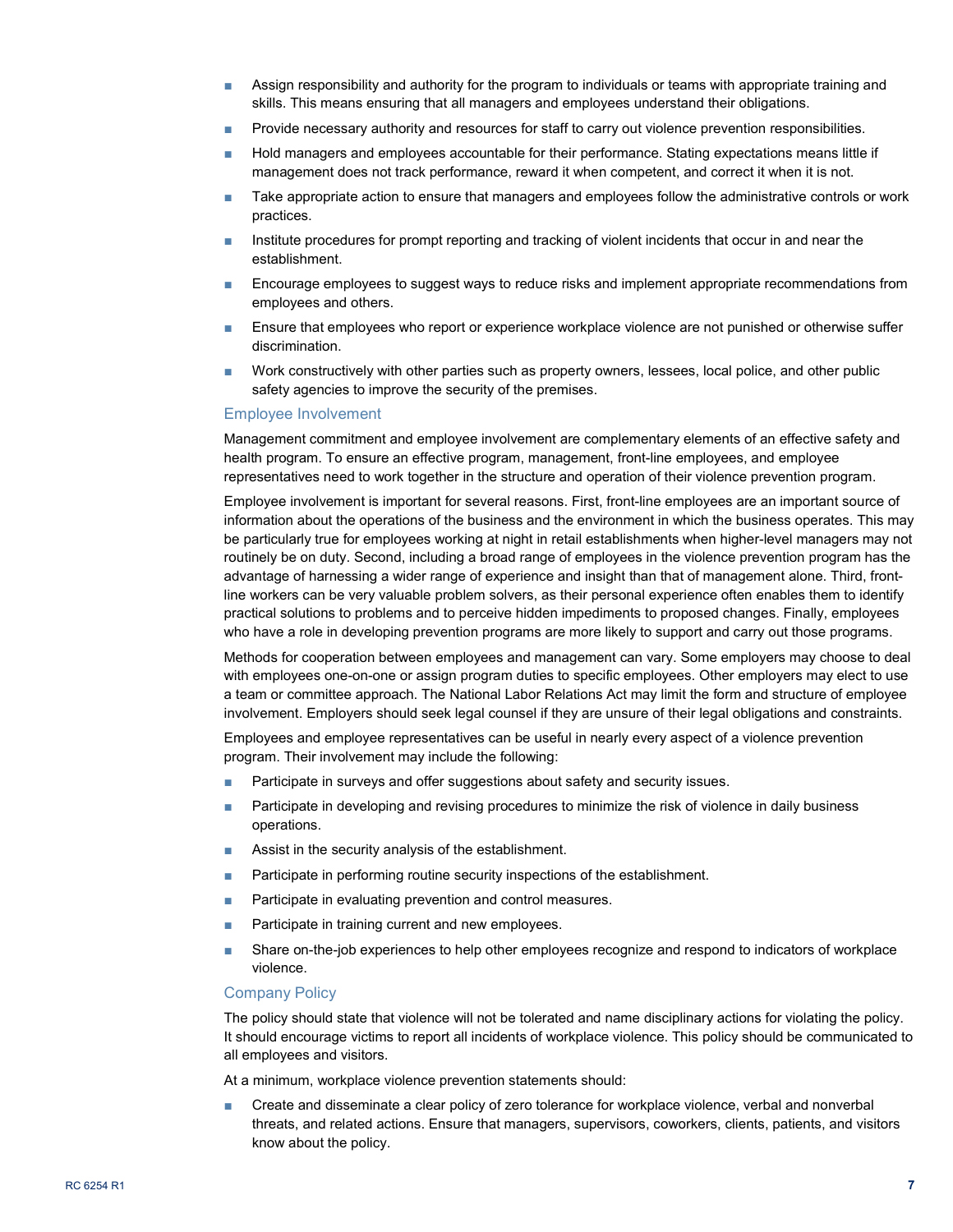- Ensure that no employee who reports or experiences workplace violence faces reprisals.
- Encourage employees to promptly report incidents and suggest ways to reduce or eliminate risks. Require records of incidents to assess risk and measure progress.
- Outline a comprehensive plan for maintaining security in the workplace. This includes establishing a liaison with law enforcement representatives and others who can help identify ways to prevent and mitigate workplace violence.
- Assign responsibility and authority for the program to individuals or teams with appropriate training and skills. Ensure that adequate resources are available for this effort and that the team or responsible individuals develop expertise on workplace violence prevention in health care and social services.
- Affirm management commitment to a worker-supportive environment that places as much importance on employee safety and health as on serving the patient or client.
- Set up a company briefing as part of the initial effort to address issues such as preserving safety, supporting affected employees, and facilitating recovery.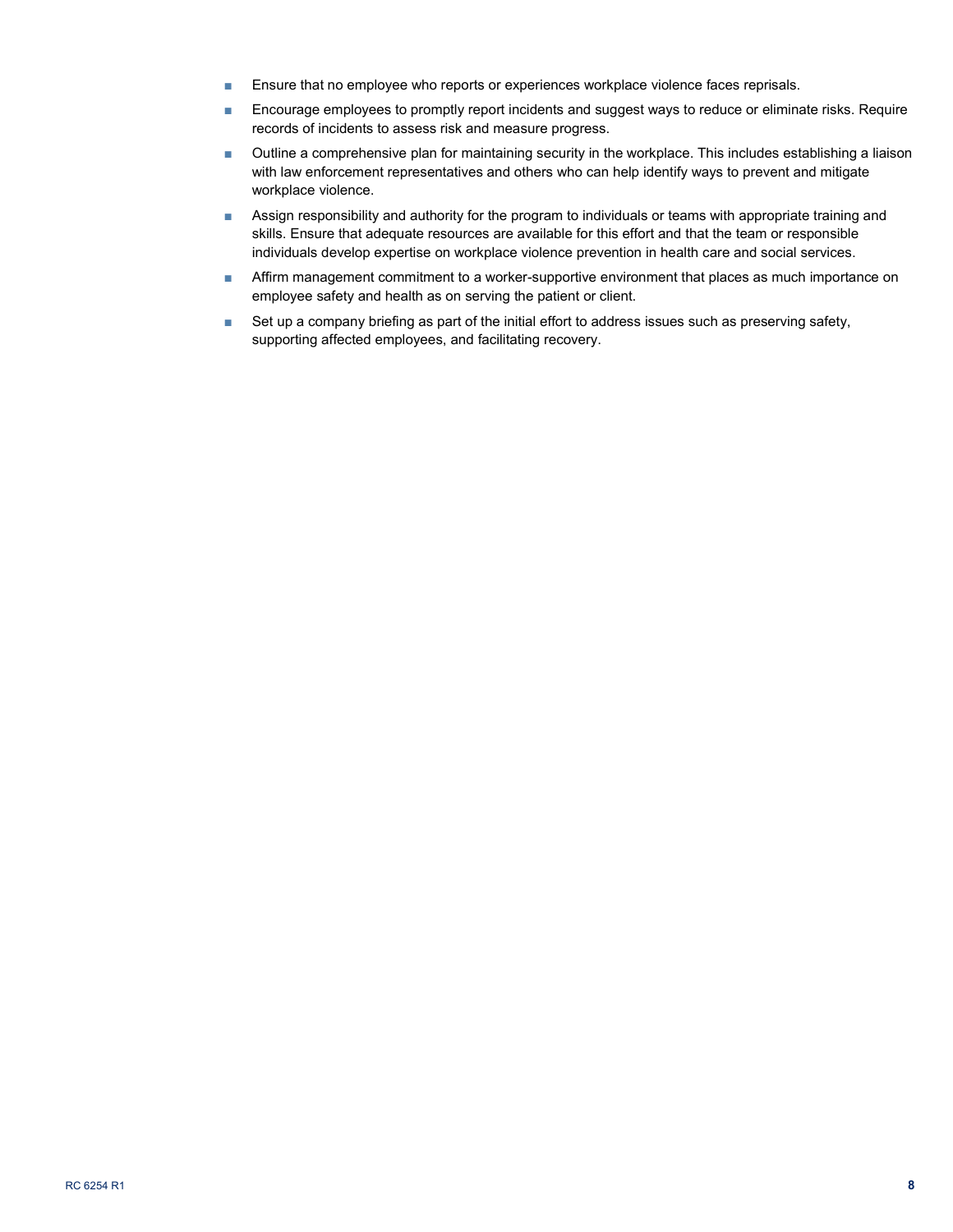### Sample Safety Program Endorsement and Statement

(Use this sample as a guide to help create your own safety program.)

We at the same state of a safe working with our employees to provide a safe workplace. It is our policy that employees should report unsafe conditions and will not perform work tasks if it is considered unsafe. We all play an equal part. Everyone must report any/all incidents, injuries, and unsafe conditions to their supervisors. We have established a protocol for this purpose and expect to see our mission of minimizing workplace injuries and incidents fulfilled.

All employee recommendations to improve safety and health conditions are encouraged and will be given thorough consideration by our management team. Management will give top priority to, and provide the financial resources for correcting unsafe conditions and analyzing unsafe work practices. Your ideas and involvement with fulfilling the program goals and objectives are expected.

The primary responsibility for coordinating, implementing, and maintaining the workplace safety program has been assigned to:

|    | $-110$<br>iue. |
|----|----------------|
| ≏ו | ≏ו             |
| .  | ---            |

Senior management will be actively involved with our work force in establishing and maintaining an effective safety program. Our safety coordinator and other members of our management team will participate with us or each department's employee representative in ongoing safety and health program activities in the following manner.

- By promoting both employee and safety committee participation
- By providing safety and health education and training; and
- By reviewing and updating safe work practice expectations

This is intended to reiterate \_\_\_\_\_\_\_\_\_\_\_\_\_\_\_\_\_\_\_\_\_\_\_\_\_\_\_\_\_\_\_\_\_\_ (company name) management's commitment to, involvement in, and expectations of providing our employees a safe and healthy workplace. Our workplace safety program will be incorporated as the standard of practice for this organization. Compliance with these safe work expectations is required of all employees as a condition of employment. Our company focus will hold all employees accountable for safety performance equal with quality and production expectations.

(Signed by/Title) example and the set of the set of the Date  $\Box$ 

This is a sample only. Your legal counsel should review your policy prior to distribution.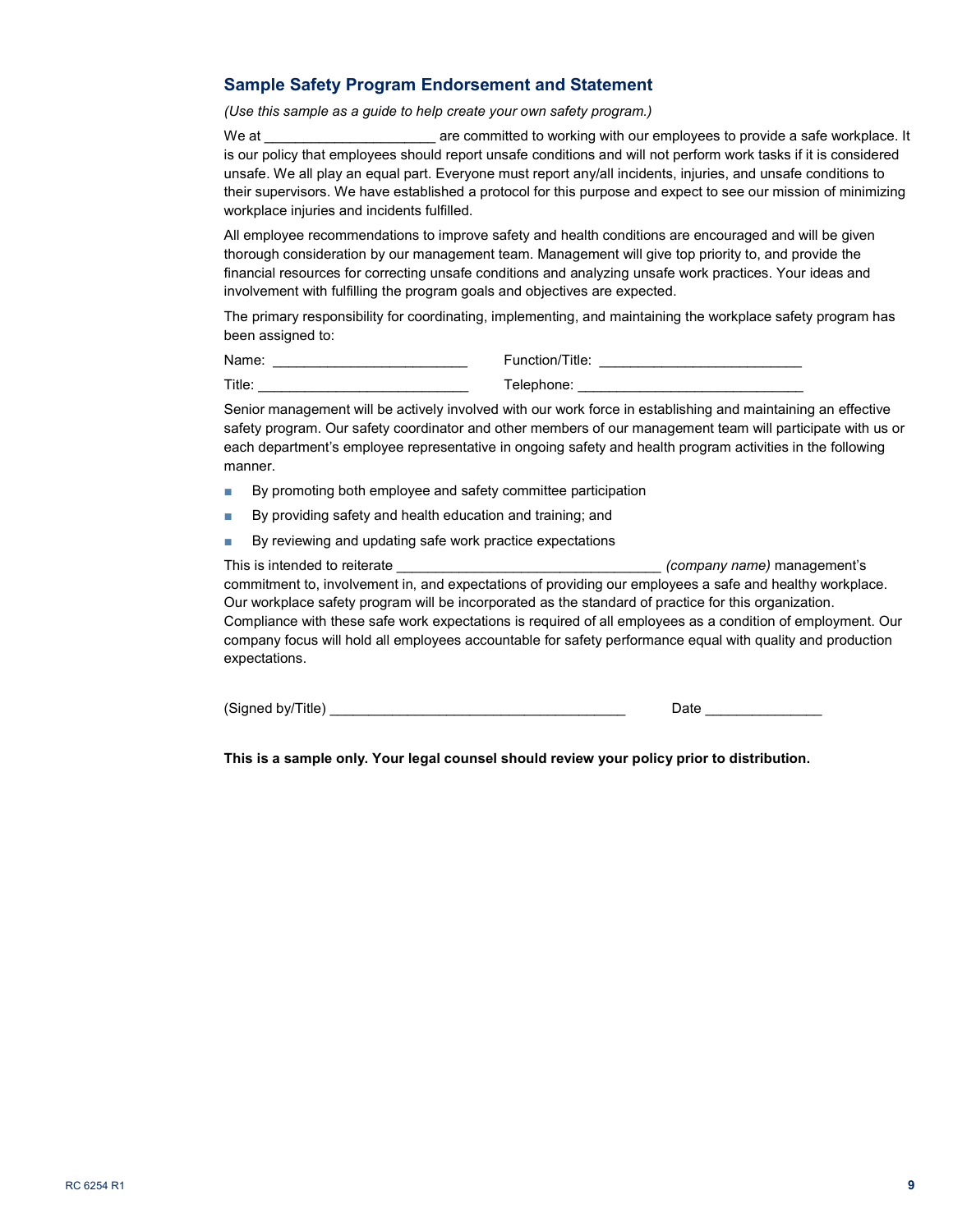### Worksite Analysis

### Common Risk Factors for Workplace Violence

NOTE: The presence of multiple risk factors or a history of workplace violence could indicate the need for a formal program.

- Contact with the public
- Money exchange
- Passengers, goods, or services deliveries
- Working alone or in small numbers
- Working late night or early morning hours
- Working in high-crime areas (NIOSH, 1996)
- The prevalence of handguns and other weapons among patients, their families or friends
- The increasing use of hospitals by police and the criminal justice system for criminal holds and the care of acutely disturbed, violent individuals
- The increasing number of acute and chronic mentally ill patients being released from hospitals without follow-up care (these patients have the right to refuse medicine and can no longer be hospitalized involuntarily unless they pose an immediate threat to themselves or others)
- The availability of drugs or money at hospitals, clinics and pharmacies making them likely robbery targets
- Factors such as the unrestricted movement of the public in clinics and hospitals, and long waits in emergency or clinic areas that lead to client frustration over an inability to obtain needed services promptly;
- The increasing presence of gang members, drug or alcohol abusers, trauma patients or distraught family members;
- Low staffing levels during times of increased activity such as mealtimes, visiting times and when staff are transporting patients;
- Isolated work with clients during examinations or treatment;
- Solo work, often in remote locations with no backup or way to get assistance, such as communication devices or alarm systems (this is particularly true in high-crime settings);
- Lack of staff training in recognizing and managing escalating hostile and assaultive behavior; and
- Poorly lit parking areas.

#### Hazard Analysis

Review the Record and past incidents in the last 2 - 3 years at each location. The following questions may be helpful in compiling information about past incidents:

- Has your business been robbed during the last 2-3 years? Were robberies attempted? Did injuries occur due to robberies or attempts?
- Have employees been assaulted in altercations with customers?
- Have employees been victimized by other criminal acts at work (including shoplifting that became assaultive)? What kind?
- Have employees been threatened or harassed while on duty? What was the context of those incidents?
- In each of the cases with injuries, how serious were the injuries?
- In each case, was a firearm involved? Was a firearm discharged? Was the threat of a firearm used? Were other weapons used?
- What part of the business was the target of the robbery or other violent incident?
- At what time of day did the robbery or incident occur?
- How many employees were on duty?
- Were the police called to your establishment in response to the incident? (When possible, obtain reports of the police investigation.)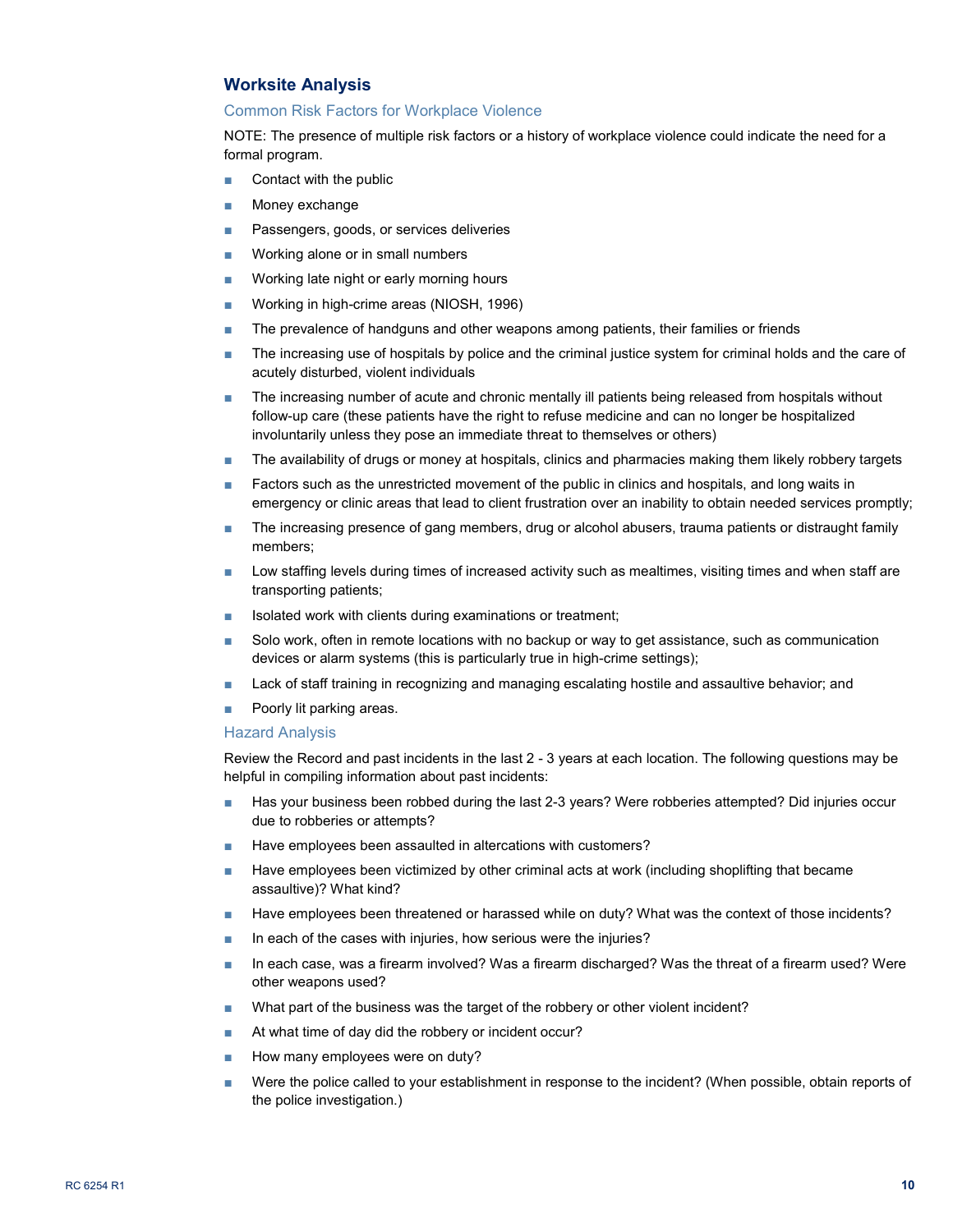- What tasks were the employees performing at the time of the robbery or incident? What processes and procedures may have put employees at risk of assault? Similarly, were there factors that may have facilitated an outcome without injury or harm?
- Were preventive measures already in place and used correctly?
- What were the actions of the victim during the incident? Did these actions affect the outcome of the incident in any way?
- Are either the products or parts in the manufacturing process in demand on the black market?

#### Screening Surveys

One important screening tool is an employee questionnaire or survey to get employees' ideas on the potential for violent incidents and to identify or confirm the need for improved security measures. Detailed baseline screening surveys can help pinpoint tasks that put employees at risk. Periodic surveys conducted at least annually or whenever operations change or incidents of workplace violence occur will help identify new or previously unnoticed risk factors and deficiencies or failures in work practices, procedures, or controls. In addition, surveys help assess effects of change in work processes. The periodic review process should include feedback and follow-up.

Independent reviewers such as safety and health professionals, law enforcement, security specialists, and insurance safety auditors may offer advice to strengthen programs. These experts can provide fresh perspectives to improve a violence prevention program.

### Workplace Security Analysis

Identify hazards, conditions, operations, and situations that could lead to violence. The initial analysis should include a walkthrough survey that will provide data for risk identification and developing a comprehensive workplace violence prevention program. The analysis process includes the following:

- Analyze incidents, including the characteristics of assailants and victims. Give an account of what happened before and during the incident, and note relevant details of the situation and its outcome.
- Identify any apparent trends in injuries or incidents relating to a particular worksite, job title, activity, or time of day or week. The team or coordinator should identify specific tasks that may be associated with increased risk.
- Identify factors that may make the risk of violence more likely, such as physical features of the building and environment, lighting deficiencies, lack of telephones and other communication devices, areas of unsecured access, and areas with known security problems.
- Evaluate the effectiveness of existing security measures. Assess whether those control measures are being properly used and whether employees have been adequately trained in their use.

### Hazard Prevention and Controls

Locations that are most attractive to robbers/vandals have large amounts of cash on hand, an obstructed view of counters, poor outdoor lighting, and easy escape routes. Subsequent studies have confirmed that robbers do not choose targets randomly but, instead, consider environmental factors. The following are some prevention techniques that businesses can implement to help prevent workplace violence. These techniques can include, but are not limited to the following.

#### Pre-employment screening

The best way to prevent workplace violence is not to hire potentially violent people. Employers that use effective hiring practices often reduce the likelihood of hiring people who are more prone to exhibiting violent behavior. Some of the more effective screening practices are written job applications, interviews, reference checks, police/criminal background checks, and post-offer drug tests.

#### Emergency Response Plan

Workplace violence risk reduction plans should include well-defined emergency response procedures for nontraumatic threats and acts, as well as traumatic events. A relationship with outside support services (police, fire, ambulance, hazardous materials, etc.) should be developed and maintained. Give specific attention to reporting and investigation procedures, counseling, and terminating difficult employees. Other important components include procedures to avoid further trauma, trauma response, media relations, and critical incident stress debriefing.

Engineering Controls and Workplace Adaptation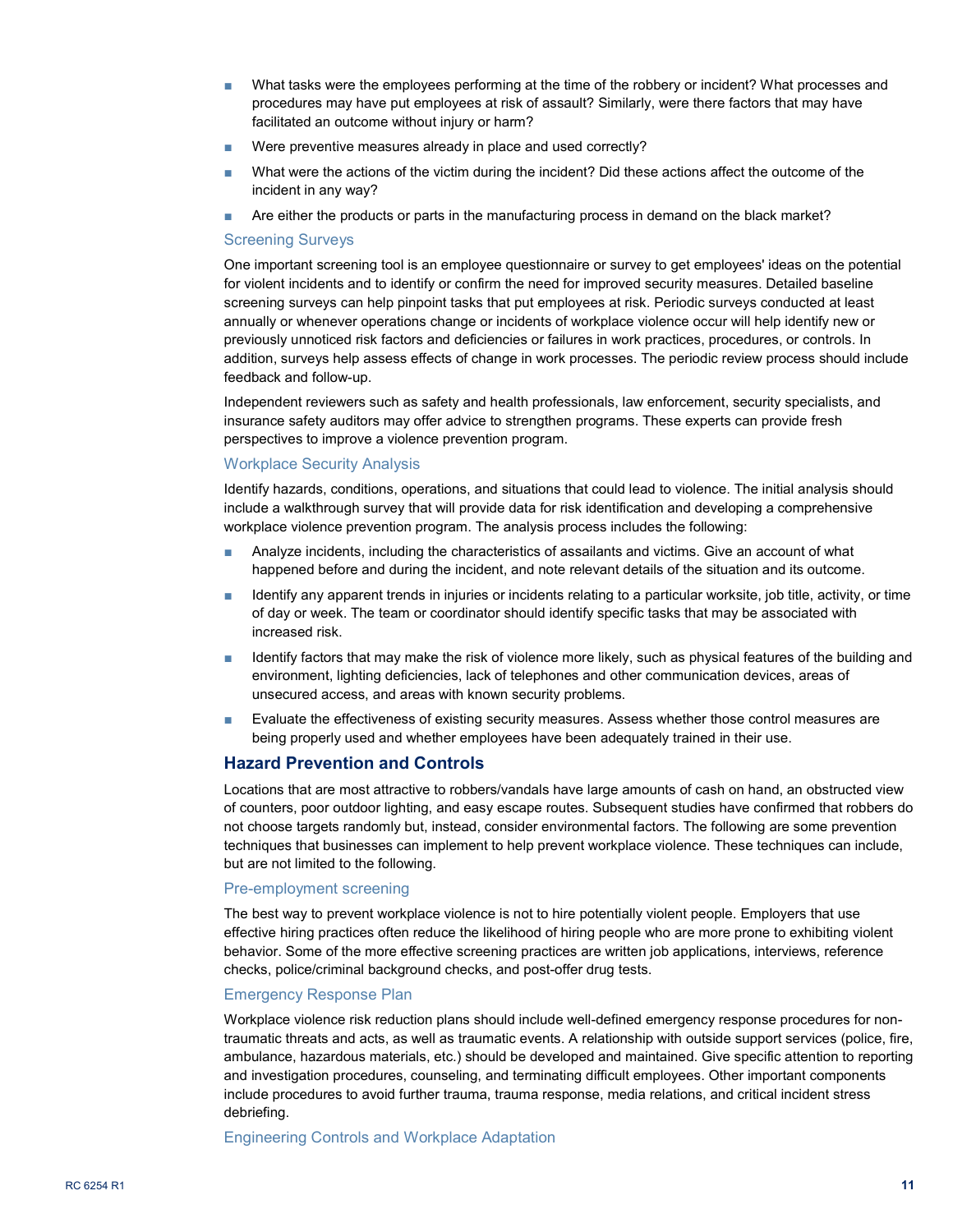Engineering controls remove the hazard from the workplace or create a barrier between the worker and the hazard. The following physical changes in the workplace can help reduce violence-related risks or hazards.

- Improve visibility, as visibility is important in preventing robberies in two respects. First, employees are able see their surroundings, and second, persons outside the store, including police on patrol, can see into the store. Employees in the store should have an unobstructed view of the street. Signs located in windows should be either low or high to allow good visibility into the store. The customer service and cash register areas should be visible from outside the establishment. Shelves should be low enough to assure good visibility throughout the store. Convex mirrors, two-way mirrors, and an elevated vantage point can give employees a more complete view of their surroundings.
- Maintain adequate lighting inside and outside the establishment to make the store less appealing to potential robbers by making detection more likely. The parking area and approach to the store should be well lit during nighttime hours of operation. Exterior illumination may need to be upgraded to allow employees the ability to see what is occurring outside the store. Fences and other structures can be used to direct the flow of customer traffic to areas of greater visibility.
- Use drop safes to limit the availability of cash to robbers. Employers using drop safes can post signs stating that the amount of cash on hand is limited.
- Install video surveillance equipment and closed circuit TV (CCTV) to deter robberies by increasing the risk of identification. This may include interactive video equipment. The CCTV video recorder should be secure and out of sight. Posting signs that surveillance equipment is in use and placing the equipment near the cash register may increase the effectiveness of the deterrence.
- Put height markers on exit doors to help witnesses provide complete descriptions of assailants.
- Use door detectors to alert employees when persons enter the store.
- Control access to the store with door buzzers.
- Use silent and personal alarms to notify police or management in the event of a problem. To avoid angering a robber, however, an employee may need to wait until the assailant has left before triggering an alarm.
- Install physical barriers such as bullet-resistant enclosures with pass-through windows between customers and employees. This can help protect employees from assaults and weapons in locations with a history of robberies or assaults.
- Assess any plans for new construction or physical changes to the facility or workplace to eliminate or reduce security hazards.
- Install and regularly maintain alarm systems and other security devices, panic buttons, hand-held alarms or noise devices, cellular phones, and private channel radios where risk is apparent or may be anticipated.
- Ensure there is a reliable response when an alarm is triggered.
- Provide metal detectors where appropriate, according to the recommendations of security consultants.
- Use a closed-circuit video recording for high-risk areas on a 24-hour basis. Public safety is a greater concern than privacy in these situations.
- Place curved mirrors at hallway intersections or concealed areas.
- Provide employee "safe rooms" for use during emergencies.
- Provide comfortable client or patient waiting rooms designed to minimize stress.
- Arrange furniture to prevent employees from becoming trapped.
- Use minimal furniture in interview rooms or crisis treatment areas, ensure furniture is lightweight, without sharp corners or edges, and affixed to the floor, if possible. Limit the number of pictures, vases, ashtrays or other items that can be used as weapons.
- Provide lockable and secure bathrooms for staff employees separate from customer facilities.
- Lock all unused doors to limit access, in accordance with local fire codes.
- Keep automobiles well maintained if they are used in the field.
- Lock automobiles at all times.
- Provide exterior video surveillance of doors to parking areas, dumpsters, etc.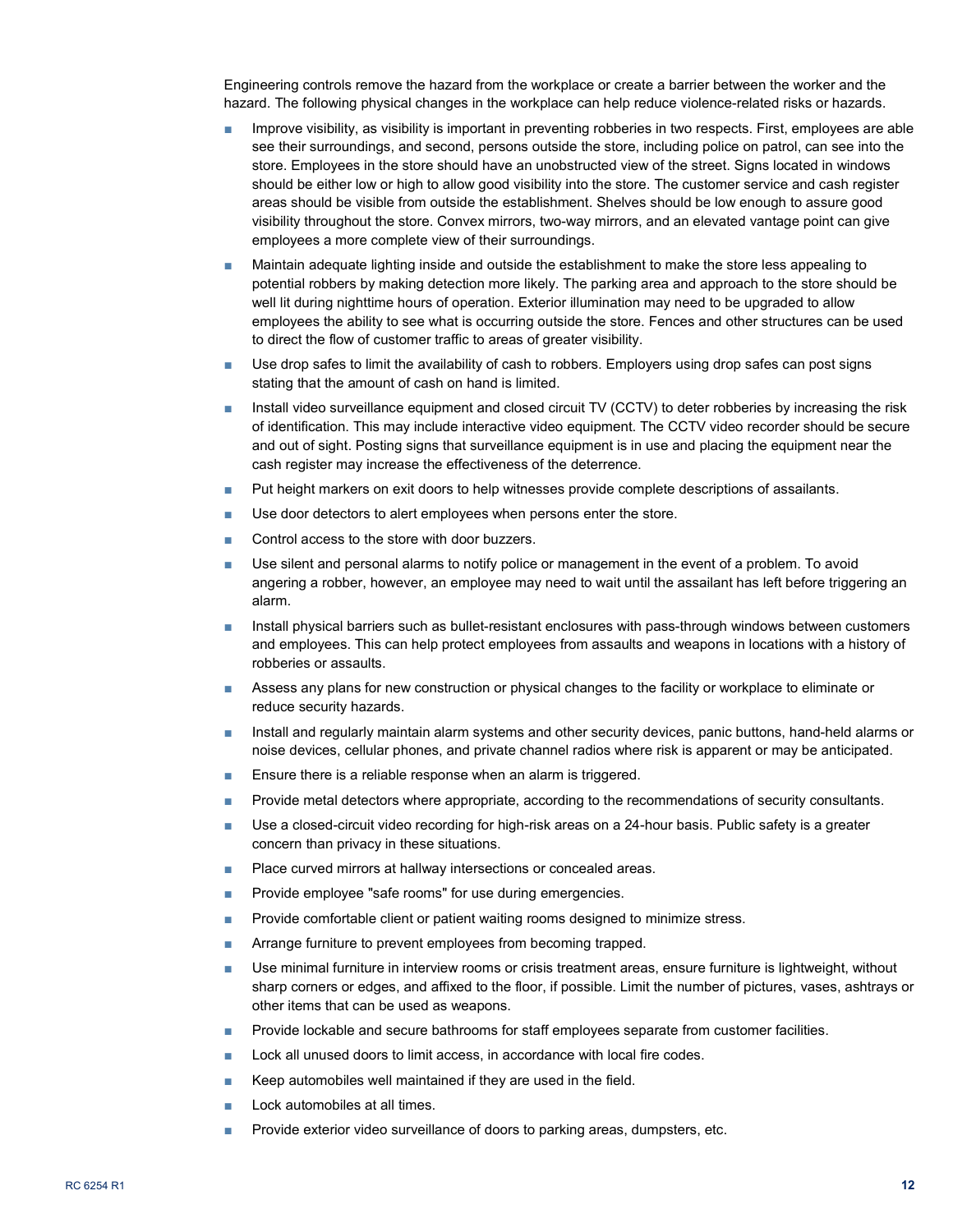Provide video surveillance on enclosed areas.

#### Administrative and Work Practice Controls

Administrative and work practice controls affect the way employees perform jobs or specific tasks. Administrative controls are effective only if they are followed and used properly. Regular monitoring helps ensure that employees continue to use proper work practices. Giving periodic, constructive feedback to employees helps to ensure that they understand these procedures and their importance.

The following examples illustrate work practices and administrative procedures that can help prevent workplace violence incidents.

- Integrate violence prevention activities into daily procedures, such as checking lighting, locks, and security cameras, to help maintain worksite readiness.
- Keep a minimal amount of cash in each register, especially during evening and late-night hours of operation. In some businesses, transactions with large bills can be prohibited. In situations where this is not practical because of frequent transactions, cash levels should be as low as is practical. Employees should not carry business receipts on their person unless it is necessary.
- Adopt proper emergency procedures for employees to use in case of a robbery or security breach.
- Establish communication systems in the event of emergencies. Employees should have access to working telephones in each work area. Emergency telephone numbers should be posted by the phones.
- Adopt procedures for the correct use of physical barriers, such as enclosures and pass-through windows.
- Increase staffing levels at night at stores with a history of robbery or assaults and those located in highcrime areas. It is important that clerks be clearly visible to patrons.
- Schedule at least two employees for opening and closing hours.
- Keep rear doors closed and locked when not in use. Keep delivery doors locked until the delivery person identifies himself or herself. Take care not to block emergency exits. Doors must open from the inside without a key to allow persons to exit in case of fire or other emergency.
- Establish rules to ensure that employees can walk to garbage areas and outdoor freezers or refrigerators without increasing their risk of assault. Eliminate potential hiding places for assailants near these areas. In some locations, taking trash out or going to outside freezers during daylight may be safer than doing so at night.
- Keep doors locked before business officially opens and after closing time. Establish procedures to assure employee security for those who open and close the business and when staffing levels may be low.
- Limit or restrict areas of customer access, reduce the hours of operation, or close portions of the store to limit risk.
- Adopt safety procedures and policies for off-site work, such as deliveries.
- State clearly to patients, clients and employees that violence is not permitted or tolerated.
- Establish liaison with local police and report all incidents of violence.
- Provide police with the physical layout of facilities to expedite investigations.
- Require employees to report all assaults or threats to a supervisor or manager (for example, through a confidential interview). Keep logbooks and reports of such incidents to help determine any necessary actions to prevent recurrences.
- Advise employees of company procedures for requesting police assistance or filing charges when assaulted and help them do so, if necessary.
- Provide management support during emergencies. Respond promptly to all complaints.
- Set up a trained response team to respond to emergencies.
- Use properly trained security officers to deal with aggressive behavior. Follow written security procedures.
- Provide sensitive and timely information to people waiting in line or in waiting rooms. Adopt measures to decrease waiting time.
- Institute a sign-in procedure with passes for visitors, especially in a newborn nursery or pediatric department. Enforce visitor hours and procedures.
- Establish policies and procedures for secured areas and emergency evacuations.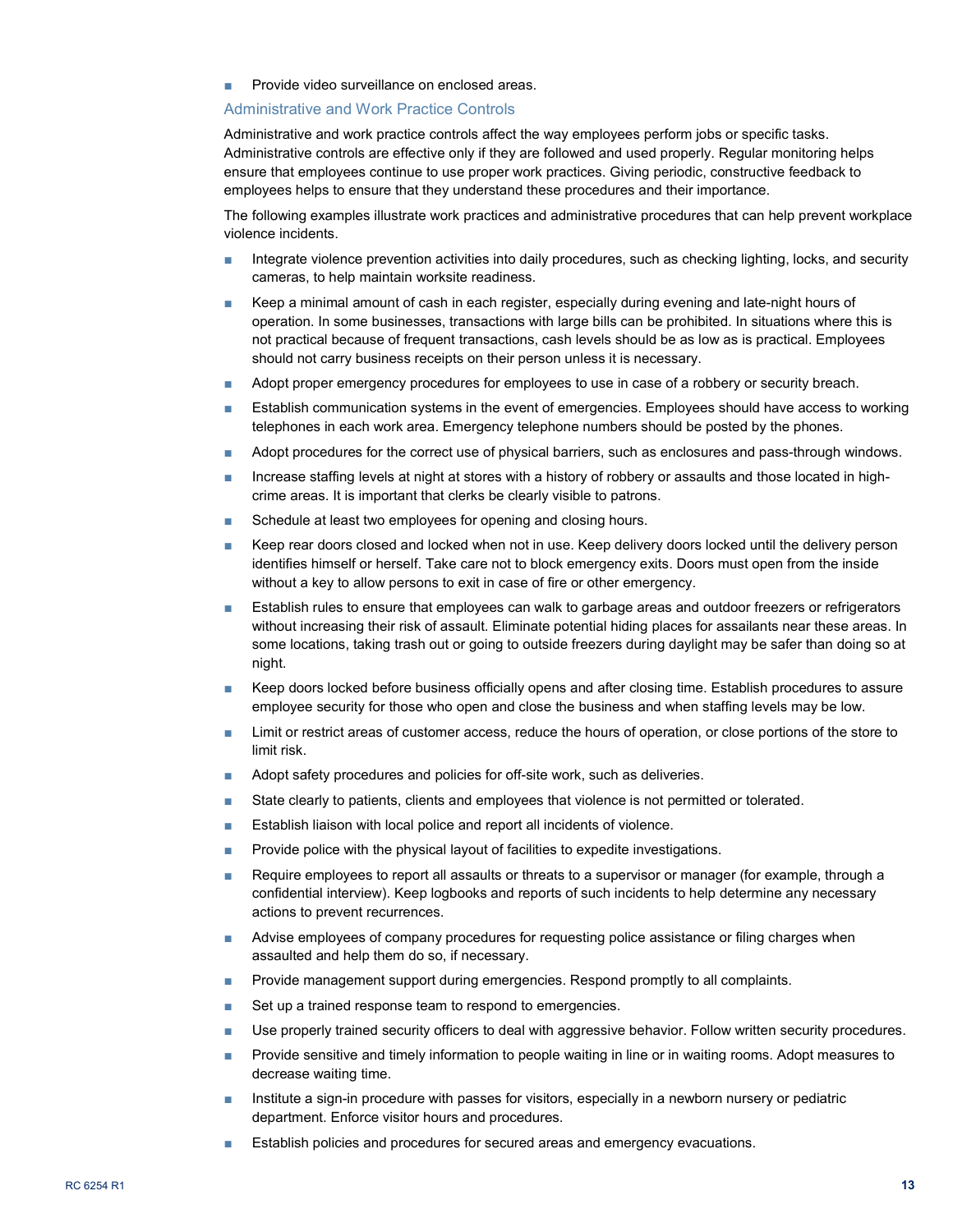- Discourage employees from wearing necklaces or chains to help prevent possible strangulation in confrontational situations.
- Urge community workers to carry only required identification and money.
- Provide staff with identification badges, preferably without last names, to verify employment.
- Provide staff members with security escorts to parking areas in evening or late hours. Ensure that parking areas are highly visible, well lit, and safely accessible to the building.
- Use the "buddy system," when personal safety may be threatened.
- Encourage home health care providers, social service workers, and others to avoid threatening situations.
- Advise staff to exercise caution in elevators, stairwells, and unfamiliar residences; leave the premises immediately if there is a hazardous situation; request police escort if needed.

#### Employee Assistance Program (EAP)

An EAP can be an excellent resource for helping employees and their families cope with a variety of issues. Some of the more common issues that EAPs specialize in include domestic abuse, drug and alcohol abuse, stress, and credit problems.

#### Violence Prevention Team

In medium to large companies, the Crisis Management/Threat Assessment team approach is a proven critical element in the workplace protection plan. The team should be comprised of representatives from functional areas of the company who work together to ensure that the workplace violence prevention plan is properly implemented and supported.

The crisis management team may perform the following functions:

- Receives incident reports
- Makes the initial situational assessment
- Involves threat assessment professionals as needed
- Directs the workplace violence prevention initiative
- Administers, communicates, and maintains the workplace violence prevention policy

Team members should have the knowledge to coach managers and supervisors who are confronted with potentially violent situations, including safely handling difficult consultations, downsizing, and dangerous terminations.

In smaller companies, situational assessment and coaching is often done by key individuals tasked with general or departmental management. In all cases, it is important to have a clear understanding of what constitutes violence at the earliest and lowest levels of risk in order to facilitate early intervention.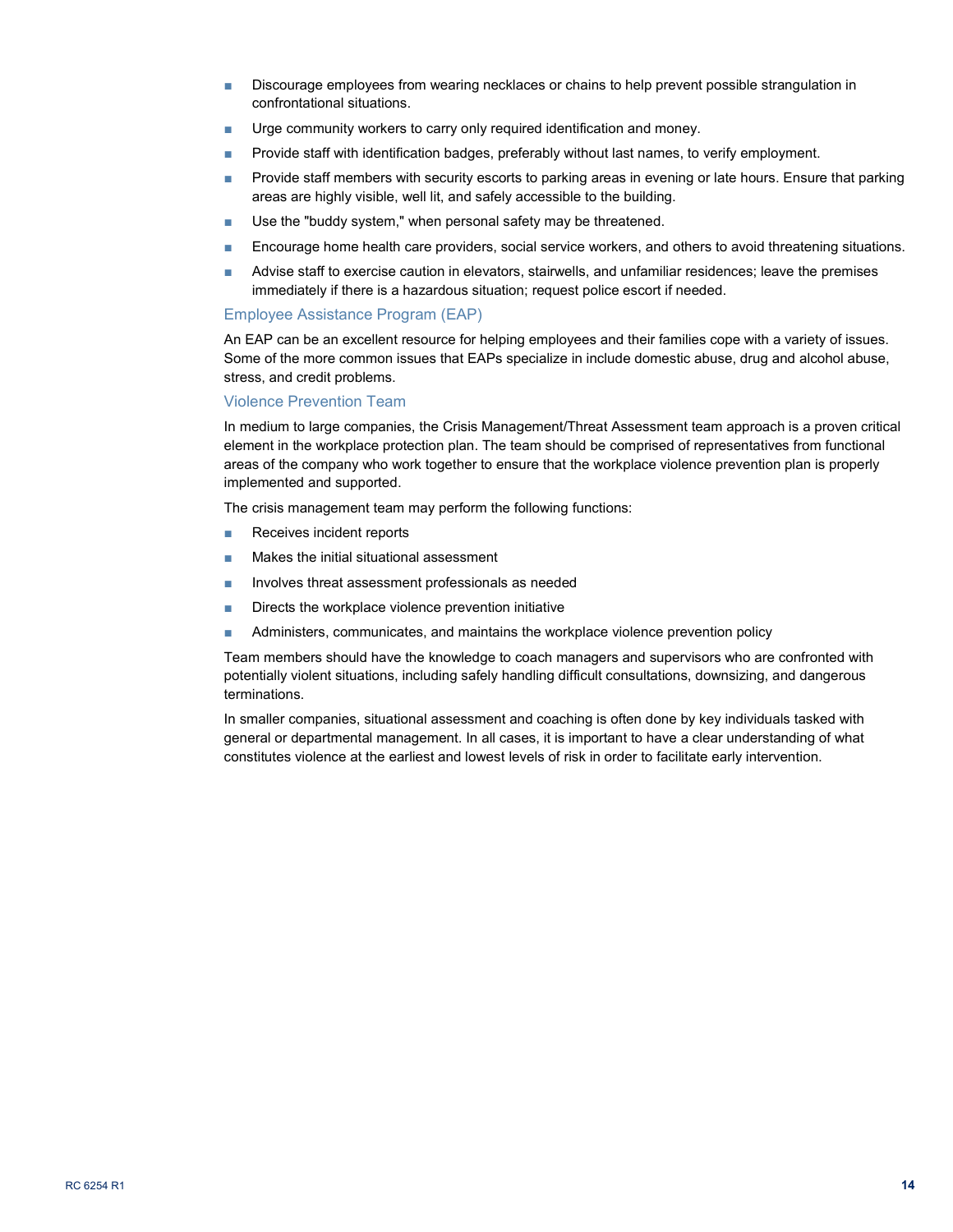### Violent Warning Signs Checklist

This checklist can help you evaluate an individual in question. One or two signs alone do not necessarily classify the person as being violent. Individuals exhibiting multiple warning signs should be monitored closely.

- Never in a good mood and always feels as if he/she is a victim of his/her surroundings.
- Very controlling and is often obsessed with one or more co-workers.
- Has noted sexual problems, including a history of sexual harassment of co-workers.
- Difficult to work with in group-settings and usually prefers to work alone.
- Very difficult to joke around with and very rarely laughs.
- Has a criminal record or a record of drug and/or alcohol abuse.
- Owns a firearm and/or has a fascination with weapons.
- Believes in conspiracy theories and hates the government.
- Recent decline in his/her job performance.
- Spends large amounts of time away from his/her desk.
- Make others around him/her uncomfortable.
- Approves of violence such as spousal abuse, shooting sprees, fights, etc. and says that victims of such violent acts deserve what they get.
- Recently gone through a traumatic experience, such as a divorce or loss of employment.
- Takes little or no initiative at work.
- Seems withdrawn and disinterested at work.
- Periodically complains about things.
- Usually blames failures on co-workers.
- Becomes defensive when confronted with problems.
- Suffers from recent physiological and psychological changes, such as fluctuations in body weight, loss of sleep, depression, or suicidal tendencies.
- Complains when asked to do something beyond what is written in his/her job description.
- Has a history of high absenteeism from work.
- Very rarely meets deadlines at work.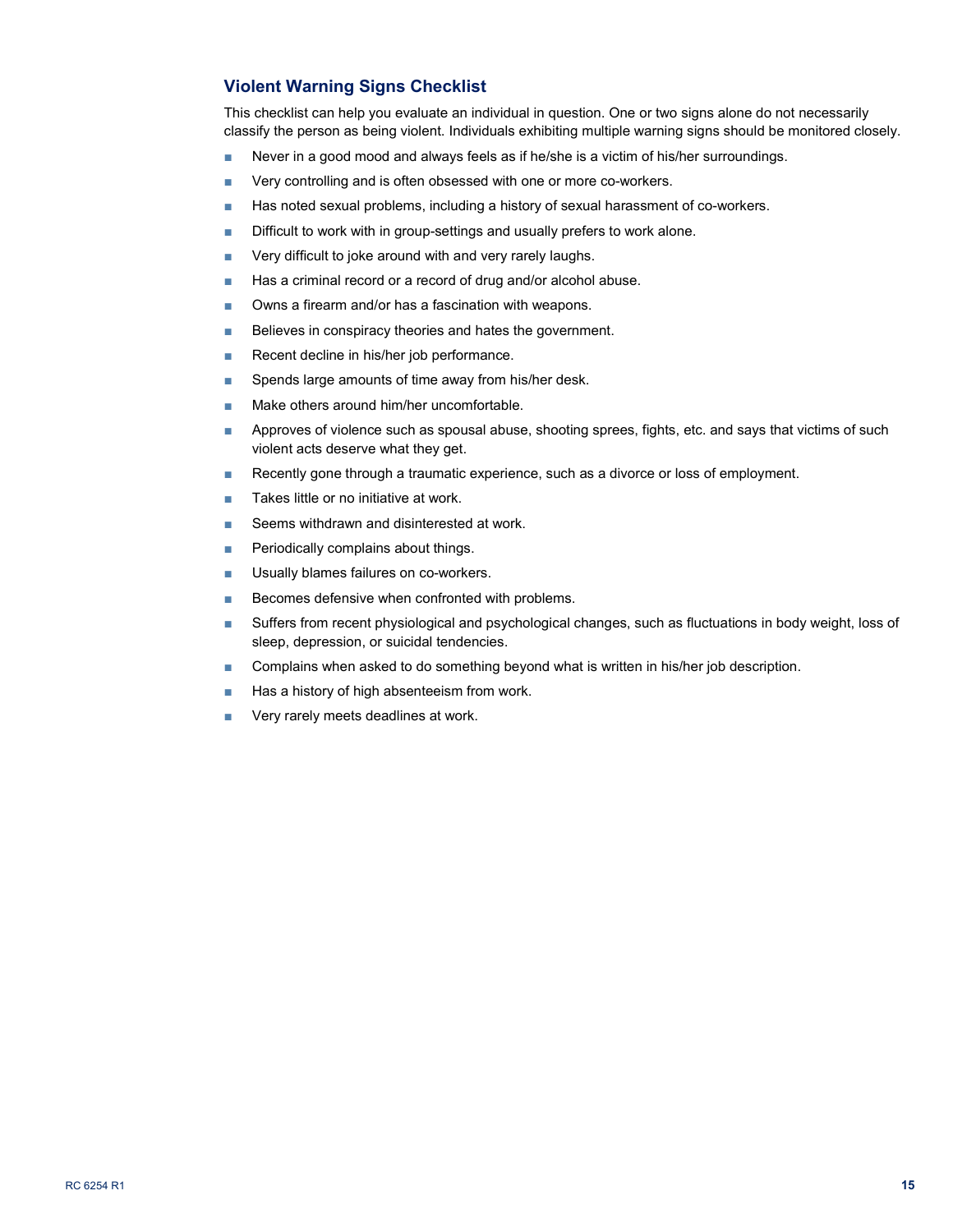### Conflict Resolution Techniques

Following are techniques that supervisors and employees often use to resolve conflicts that arise in the workplace.

- Observe the employee's body language clenched teeth, perspiration, shallow breathing, red face, or pale with rage.
- Do not engage the person in front of a crowd. You do not want to embarrass him/her. Get the person away, but not necessarily in a one-on-one encounter.
- Breathe deeply, count to 10.
- Be calm and show confidence. This will tend to undermine any aggressive behavior.
- Never verbally attack the person but work directly to solve the problem.
- Keep your emotions under control at all times. When emotions are high, communication is low so never allow yourself to reach the boiling point. Do not lose your temper or make sudden, aggressive gestures.
- Consider the other person's point of view first. Are there common themes that can lead to a solution? Try to start with something positive. Do not assume that your position is the right one.
- When the person says something you agree with say, "I agree with you on that point" or something comparable. Agree to disagree.
- Even if you do not agree with what the other person is saying, never tell them that you think they are wrong.
- Be honest with the person. If you do not understand something, do not be afraid to say, "I don't know." When necessary, ask for more information.
- Avoid using vague language. Use language that is clear and concise.
- Always listen carefully to what the other person is saying. Paraphrase what you think they are saying to make sure you understand exactly what the problem is.
- Identify points of common interest. Compromise with the person when possible, and never make demands.
- If you reach an impasse, ask a question such as, "What do you think the best solution to this problem is?"
- Never accuse the other person of anything and avoid using sarcasm or hostility toward the person.
- If confronted with a person who insists on blaming or being defensive, do not blame or become defensive yourself. Offer to find someone else to help. If necessary, walk away.
- If the situation escalates out of control, immediately evacuate the premises and contact the local police.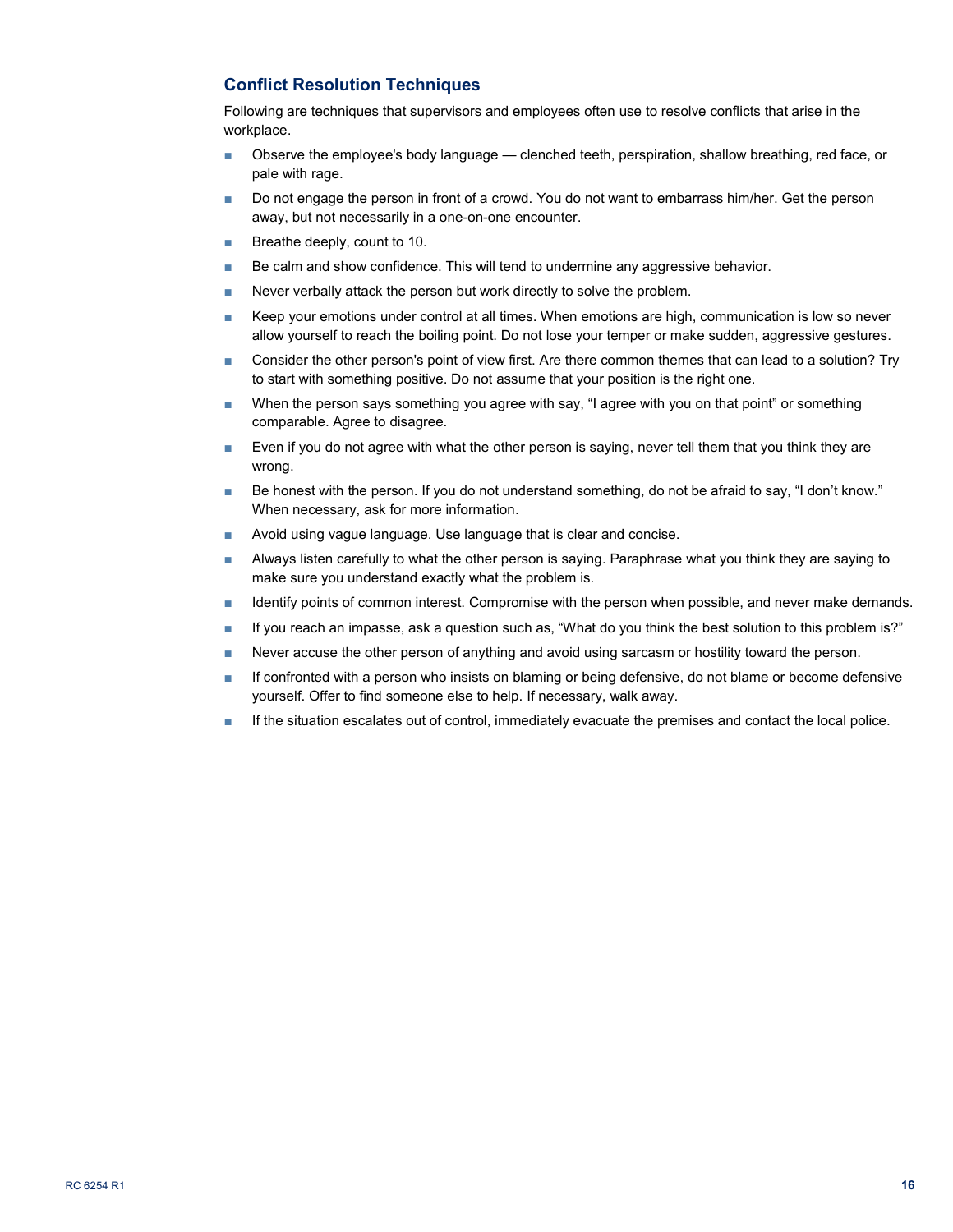### Tips for Dealing with Violent Situations

Following are examples that supervisors can consider when questioning an employee about violent acts committed.

| Do                                                                                                                                                                                                | Do Not                                                                                                                                                                                        |
|---------------------------------------------------------------------------------------------------------------------------------------------------------------------------------------------------|-----------------------------------------------------------------------------------------------------------------------------------------------------------------------------------------------|
| Be very interested in what the person has to say and<br>let the person speak his or her mind.                                                                                                     | Reject all of the person's demands from the start.                                                                                                                                            |
| Remain relaxed and project a state of calmness.<br>Position yourself at a right angle to the individual.                                                                                          | Use styles of communication that will turn the person<br>off, such as brush-offs, coldness, or giving the person<br>the run-around.                                                           |
| Practice empathic listening and show that you care<br>about what the person is saying.                                                                                                            | Stand in positions that are challenging to the person,<br>such as crossing of arms or hands on hips. Avoid<br>physical contact, finger-pointing, or long periods of<br>sustained eye contact. |
| If unreasonable behavior persists, establish ground<br>rules. Calmly describe the consequences of violent<br>behavior.                                                                            | Make sudden movements that might seem threatening.<br>Notice the tone, volume, and rate of your speech.                                                                                       |
| Use delaying tactics that will give the person time to<br>calm down. An example is offering the person a glass<br>of water in a disposable cup.                                                   | Challenge, threaten, or dare the person. Never make<br>the person feel foolish.                                                                                                               |
| Accept criticism in a positive way and when the person<br>is correct, acknowledge him or her by saying "You are<br>probably right." If the criticism is unwarranted, ask<br>clarifying questions. | Attempt to bargain with a threatening person. Never<br>make false statements or promises that you cannot<br>keep.                                                                             |
| Do not allow yourself to be blocked in by the person.<br>Make sure you have a clear path to the exit.                                                                                             | Try to make the situation seem less serious than it is.<br>Obviously, the person thinks it is serious, so treat it as<br>such.                                                                |

### Safety and Health Training

### Supervisor and Employee training

It is essential to communicate to all employees a clear understanding of what the early indicators of potential violence look and sound like, and what is considered inappropriate behavior in the workplace. Defining and communicating that inappropriate behaviors are unacceptable and will not be tolerated is an important step in the risk reduction process. Action must then be taken when inappropriate or threatening behaviors occur. Taking action, will show that the behaviors are not condoned, reduce the uneasiness and fear of co-workers, and begin the intervention process.

The ability to take action depends on knowing that the problem or threat exists. Sometimes, in the aftermath of an undeniably violent event, comments by interviewed employees indicate prior awareness of a problem but failure to report it to management. Experts in the field of violence suggest that as many as 43 percent of those who are threatened and 24 percent of those who are attacked in the workplace do not report the incident. Reasons for not reporting include not wanting to get involved, worrying about causing someone to lose their job, denial, and fear of becoming the perpetrator's target of retaliation.

Training both employees and supervisors assures that they understand the company's Violence Prevention Program. Some of the more relevant topics on which to train employees and supervisors include:

- The extent of workplace violence.
- The company policy and disciplinary actions for violating this policy.
- Warning signs of potentially violent people.
- Reporting procedures.

Employees need to be instructed on the specific hazards associated with their job and worksite to help them minimize the risk of assault and injury. Such training would include information on potential hazards and the methods to control those hazards. Topics may include the following:

- An overview of the potential risk of assault.
- Operational procedures, such as cash handling rules that are designed to reduce risk.
- Proper use of security measures and engineering controls that have been adopted in the workplace.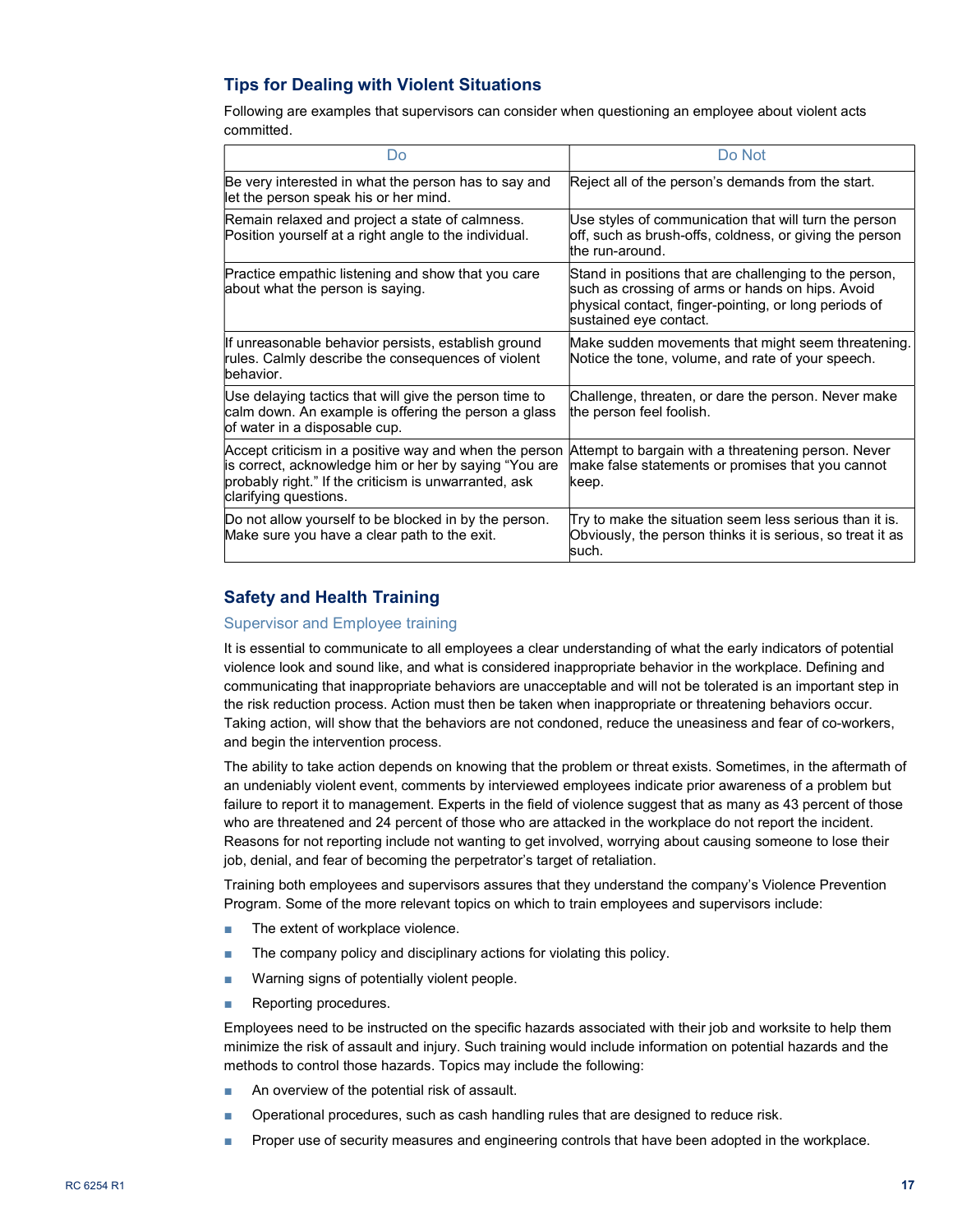- Behavioral strategies to defuse tense situations and reduce the likelihood of a violent outcome, such as techniques of conflict resolution and aggression management.
- Specific instructions on how to respond to a robbery or shoplifting, such as turning money or valuables over without resistance.
- Emergency action procedures to be followed in the event of a robbery or violent incident.

The training should cover topics such as:

- The workplace violence prevention policy.
- Risk factors that cause or contribute to assaults.
- Early recognition of escalating behavior or recognition of warning signs or situations that may lead to assaults.
- Ways to prevent or diffuse volatile situations or aggressive behavior, manage anger, and appropriately use medications as chemical restraints.
- A standard response action plan for violent situations, including the availability of assistance, response to alarm systems, and communication procedures.
- Ways to deal with hostile relatives and visitors.
- Progressive behavior control methods and safe methods to apply restraints.
- The location and operation of safety devices, such as alarm systems, along with the required maintenance schedules and procedures.
- Ways to protect oneself and coworkers, including use of the "buddy system."
- Policies and procedures for reporting and recordkeeping.
- Information on multicultural diversity to increase staff sensitivity to racial and ethnic issues and differences.
- Policies and procedures for obtaining medical care, counseling, workers compensation, or legal assistance after a violent episode or injury.

Consider confidential anti-bullying surveys and annual anti-bullying training.

Training should be conducted by individuals who have demonstrated a knowledge in the subject. Training should also be presented in a language appropriate for the individuals being trained. Oral quizzes or written tests can ensure that the employees have actually understood the training they received. An employee's understanding also can be verified by observing the employee at work.

The need to repeat training varies with the circumstances. Retraining should be considered for employees who violate or forget safety measures. Similarly, employees who are transferred to new job assignments or locations may need training even though they may already have received some training in their former position. Establishments with high rates of employee turnover may need to provide training more frequently.

#### Employee Safety during a Robbery

Once a robbery is in progress, little can be done to control the situation. Avoiding physical harm to employees is the most important concern. Training employees how to conduct themselves during a robbery can minimize the potential for violence. The following key points should be emphasized:

- Remain calm. Try to keep the robber from becoming more nervous than he already is. Handle the situation as if you were making a sale to a customer.
- Obey orders. Let the robber know that you intend to follow his instructions. Give him all the cash and merchandise he wants.
- Avoid surprises. Let the robber know what to expect. Tell him if you must reach for something or move in any way. Let him know if someone is expected to come in or is in the back room.
- Do not resist and do not argue. Do not attempt to fight or give chase it is not worth the risk. Do not try to use a weapon, as this will invite violence.
- Keep it brief. The less time a robbery takes the less chance for violence.
- Pay attention. Observe what the robber looks like. What are they wearing? What is the approximate height? Are there any distinguishing features? Remember what they say and do. If/when it is safe to do so, check the color, make, year, and license number of the robber's vehicle.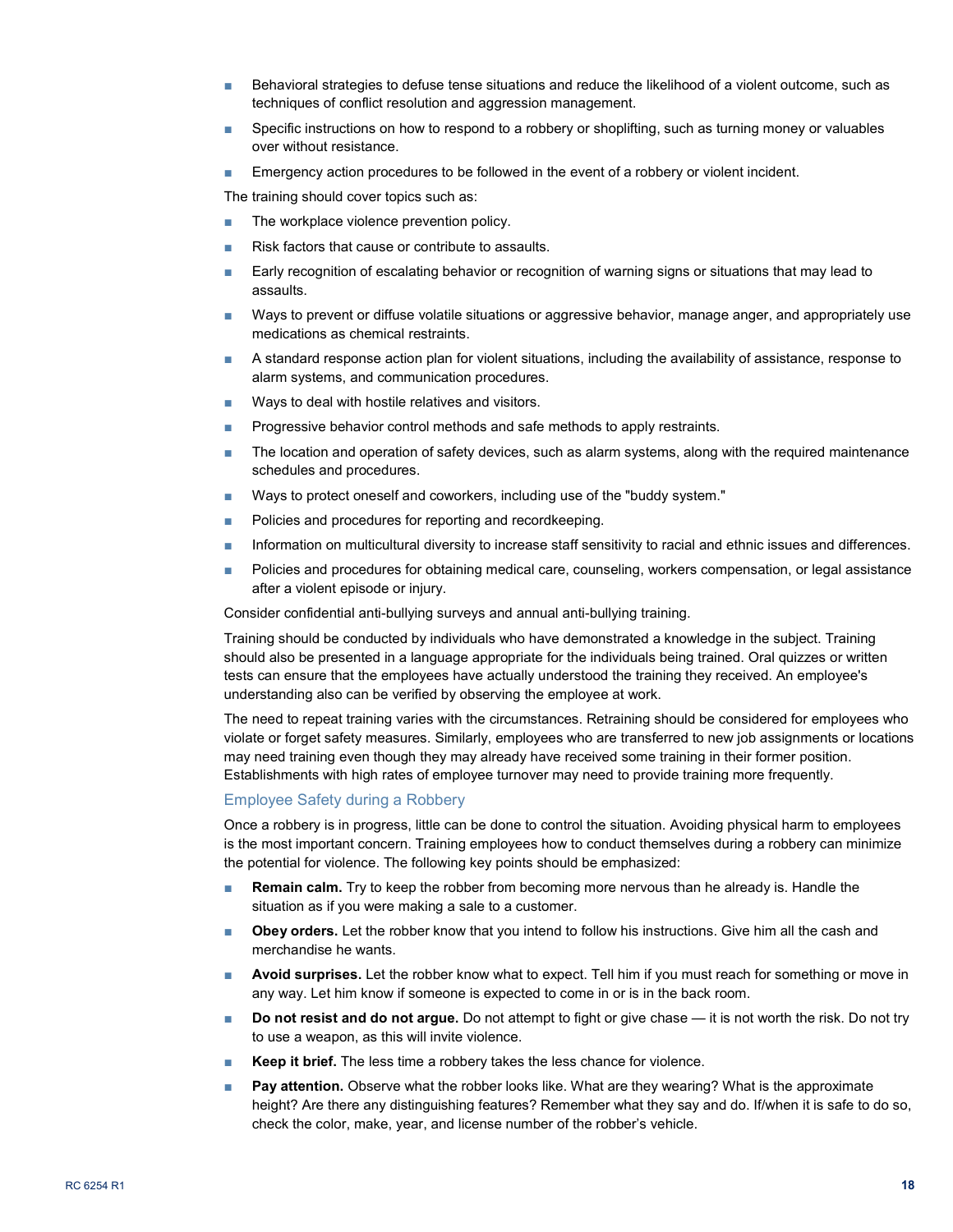■ Call the police. Keep emergency numbers near the telephone. Call the police as soon as it is safe to do so. Stay on the phone. Supply all pertinent information. Discontinue business operations until the police arrive. Do not disturb evidence.

### Safety and Health Recordkeeping

The purpose of recordkeeping is to store information concerning incidents of workplace violence. Some records that may be required include:

- OSHA log
- Employer's First Report of Injury or Illness
- Employee training records
- Accident investigations
- Vehicle and equipment maintenance records
- Facilities inspection

#### Records Employers Should Keep

Recordkeeping is essential to the program's success. Good records help employers determine the severity of the problem, evaluate methods of hazard control, and identify training needs. Records can be especially useful to large organizations and for members of a business group or trade association who "pool" data. Records of injuries, illnesses, accidents, assaults, hazards, corrective actions, patient histories, and training can help identify problems and solutions for an effective program.

### Important Records

- OSHA Log of Work-Related Injury and Illness (OSHA Form 300). Employers who are required to keep this log must record any new work-related injury that results in death, days away from work, days of restriction or job transfer, medical treatment beyond first aid, loss of consciousness, or a significant injury diagnosed by a licensed health care professional. Injuries caused by assaults must be entered on the log if they meet the recording criteria. All employers must report a fatality or an incident that results in the hospitalization of three or more employees within 24 hours.
- Medical reports of work injury and supervisors' reports for each recorded assault. These records should describe the type of assault, such as an unprovoked sudden attack or patient-to-patient altercation; who was assaulted; and all other circumstances of the incident. The records should include a description of the environment or location, potential or actual cost, and lost work time that resulted and the nature of injuries sustained. These medical records are confidential documents and should be kept in a locked location under the direct responsibility of a health care professional.
- Records of incidents of abuse, verbal attacks or aggressive behavior that may be threatening, such as pushing or shouting and acts of aggression toward other clients. This may be kept as part of an assaultive incident report. Ensure that the affected department evaluates these records routinely. (Sample incident report forms provided at the end of this document.)
- Information on patients with a history of past violence, drug abuse, or criminal activity recorded on the patient's chart. All staff who care for a potentially aggressive, abusive, or violent client should be aware of the person's background and history. Log the admission of violent patients to help determine potential risks.
- Documentation of minutes of safety meetings, records of hazard analyses, and corrective actions recommended and taken.
- Records of all training programs, attendees and qualifications of trainers.

### Report Claims Promptly

#### Reporting/Handling Procedures

For the program to be a success, employees and supervisors must know how to report and handle workplace violence incidents. In most cases, workplace violence acts are reported to an employee's supervisor or designated individual.

#### Legal Issues

Businesses must be aware of many legal issues. Two of the more pertinent legal issues are negligent retention and wrongful discharge.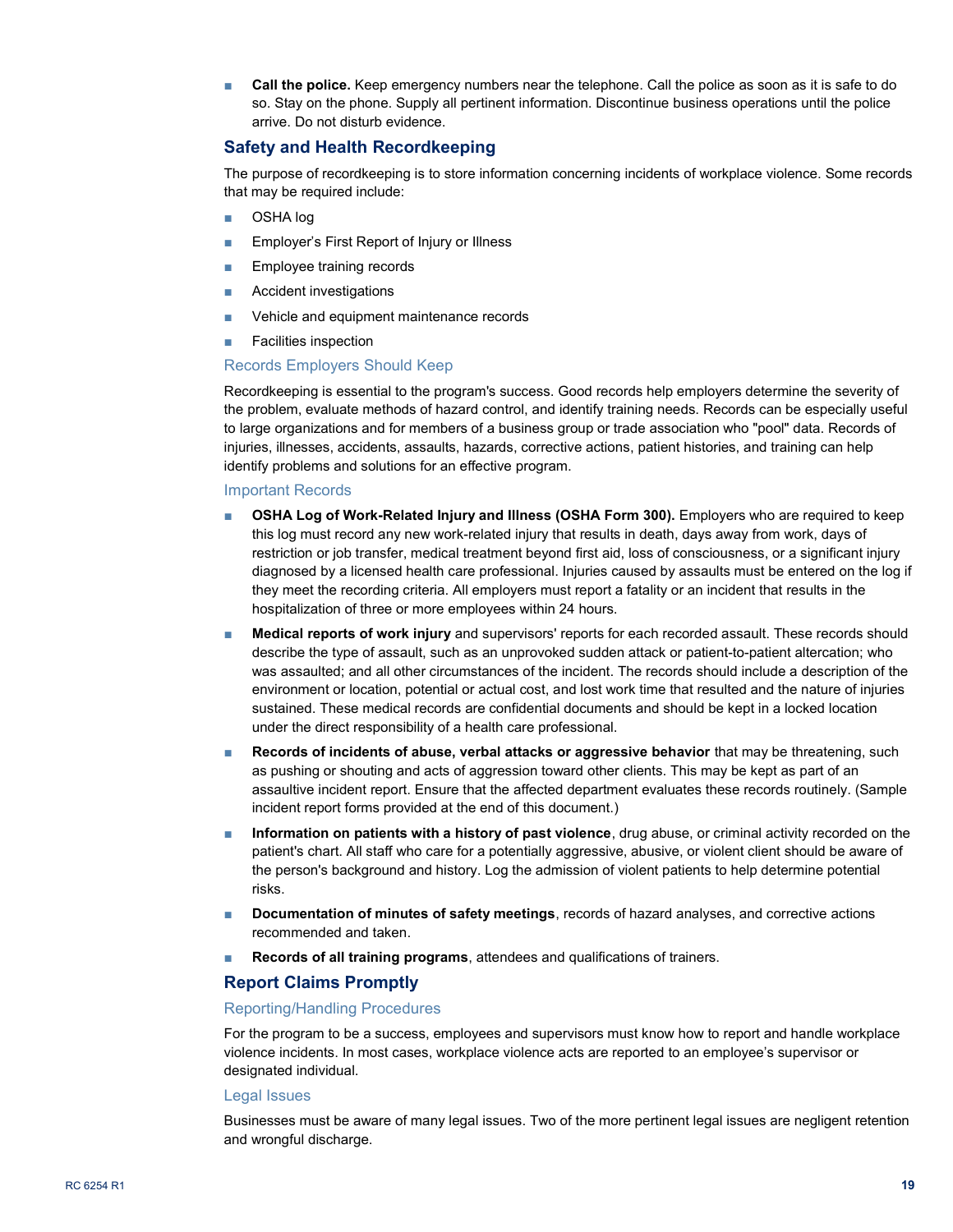Promptly report incidents that may involve a claim to your insurance agent/company, especially if an employee is injured. Identify a management representative to receive incident reports and report the claim.

When calling to report a claim, have the following information available:

- Policy number
- Name of your agency
- Name, current address, and telephone number of the injured employee
- Description of the type of injury sustained and if the employee is unable to work due to the injury
- An accurate, detailed description of the accident or loss, including the time, date, and place
- You may also need payroll information for the injured employee if he or she is unable to work, to make sure the employee is promptly compensated for lost wages that may be due.

### Elements of a Program Evaluation

Employers should evaluate their safety and security measures regularly and with each incident, to evaluate its success. Responsible parties (including managers, supervisors, and employees) should reevaluate policies and procedures on a regular basis to identify deficiencies and take corrective action.

Management should share workplace violence prevention evaluation reports with all employees. Any changes in the program should be discussed at regular meetings of the safety committee, union representatives, or other employee groups.

All reports should protect employee confidentiality either by presenting only aggregate data or by removing personal identifiers if individual data are used.

Processes involved in performing a program evaluation include:

- Establishing a uniform violence reporting system and regular review of reports.
- Reviewing reports and minutes from staff meetings on safety and security issues.
- Analyzing trends and rates in illnesses, injuries, or fatalities caused by violence relative to initial or "baseline" rates.
- Measuring improvement based on lowering the frequency and severity of workplace violence.
- Keeping up-to-date records of administrative and work practice changes to prevent workplace violence and evaluate how well the program is working.
- Surveying employees before and after making job or worksite changes or installing security measures or new systems to determine their effectiveness.
- Keeping abreast of new strategies available to deal with violence in the health care and social service fields as they develop.
- Periodically surveying employees to learn if they experience hostile situations concerning the medical treatment they are provided.
- Complying with OSHA and State requirements for recording and reporting deaths, injuries, and illnesses.
- Requesting periodic law enforcement or outside consultant review of the worksite for recommendations on improving employee safety.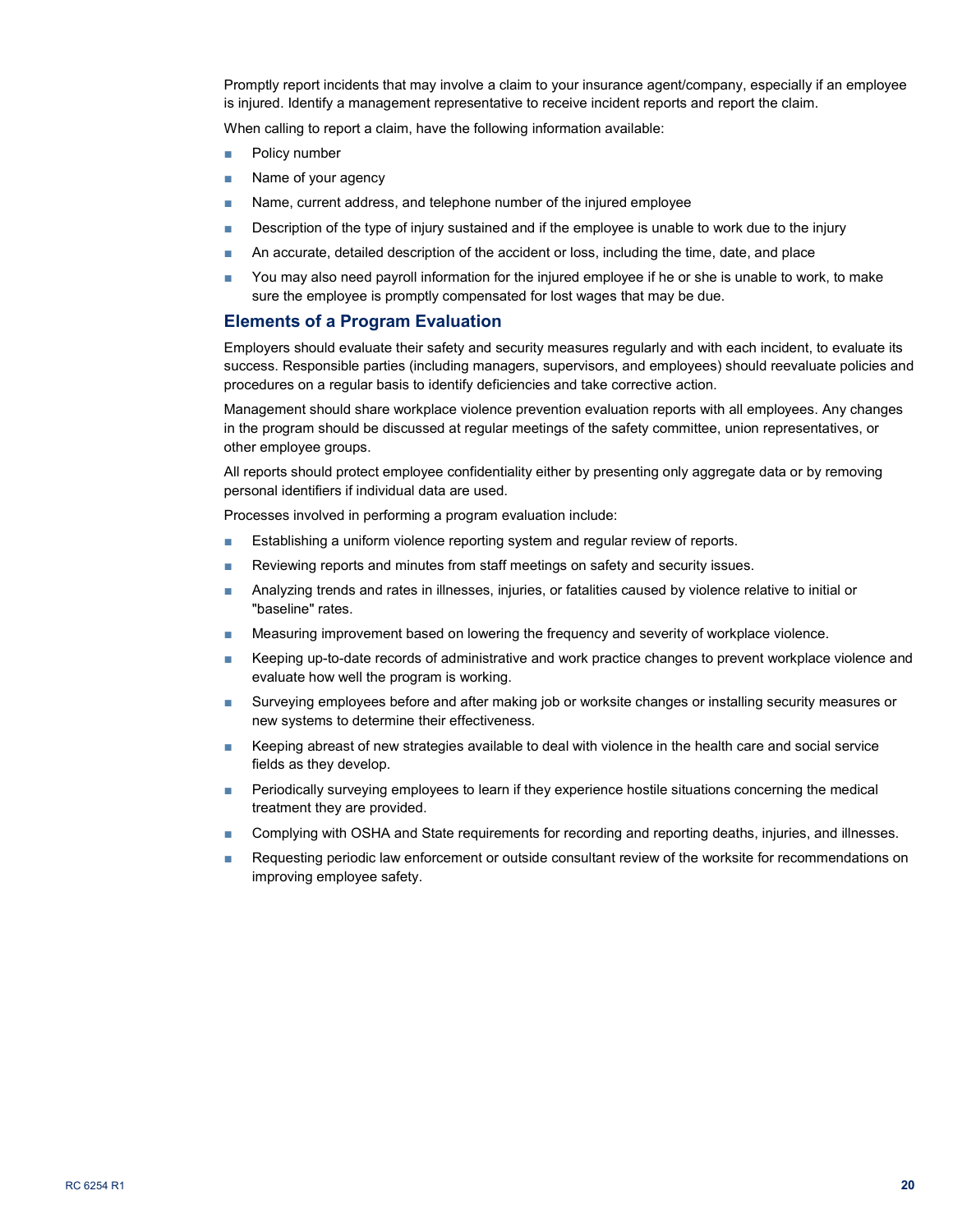### Steps for Developing a Violence Prevention Program

Modify or delete items as they fit your needs. This material is not all-inclusive and may not address special issues unique to your industry. Be certain that you evaluate additional needs, related regulations, and your commitment to work-place safety. Solicit input from members of your work force, management team, and legal team when developing this program.

- Set up a committee to assess your risk.
- Write company rules of conduct and violence prevention policy.
- Review and update company security.
- Create crisis response plan.
	- o Define responsibilities
	- o Determine how to report and track incidents
	- o Create reporting forms
	- o Establish follow-up procedures including an evaluation of the effectiveness of the program
	- o Consider Employee Assistance Program (EAP) or compile a list of agencies available to council your employees after an incident
- Train managers and supervisors.
	- o Management commitment is key
	- o Tell them what you expect, give them tools to do it, hold them accountable
	- o Review hiring practices
	- o Review termination procedures
	- o Outline appropriate response and conflict handling procedures
	- o Discuss confidentiality
- Educate employees
	- o Discuss reasons workplace violence is an important issue
	- o Review rules of conduct and policy
	- o Tell them what you expect from them
	- o Distribute information on pertinent violence topics
	- o Inform them where to go for help

### Business Travel Safety

While it is not ordinarily thought of as the workplace, the criminal assault of traveling employees is indeed workplace violence. The motive for criminals is most commonly money and easily liquidated property (i.e., credit cards, travelers' checks, jewelry, computers, cell phones, a vehicle, etc.). To get these things, the perpetrator generally threatens physical harm.

- Minimize the perception of gain by concealing valuables, and maximize the perception of risk by appearing alert.
- Make timely, rational decisions regarding security.
- Do not appear inattentive, preoccupied, lost, confused, tired, or affected by language barriers.
- Do not be influenced by drugs or alcohol.

#### Hotel Safety

Employees should not let their guard down once they reach the hotel. When checking in:

- Always make reservations ahead of time and secure them with a credit card.
- Register with your business address rather than your home address.
- Advise the front desk never to release your room number. Request a key that does not display your room number.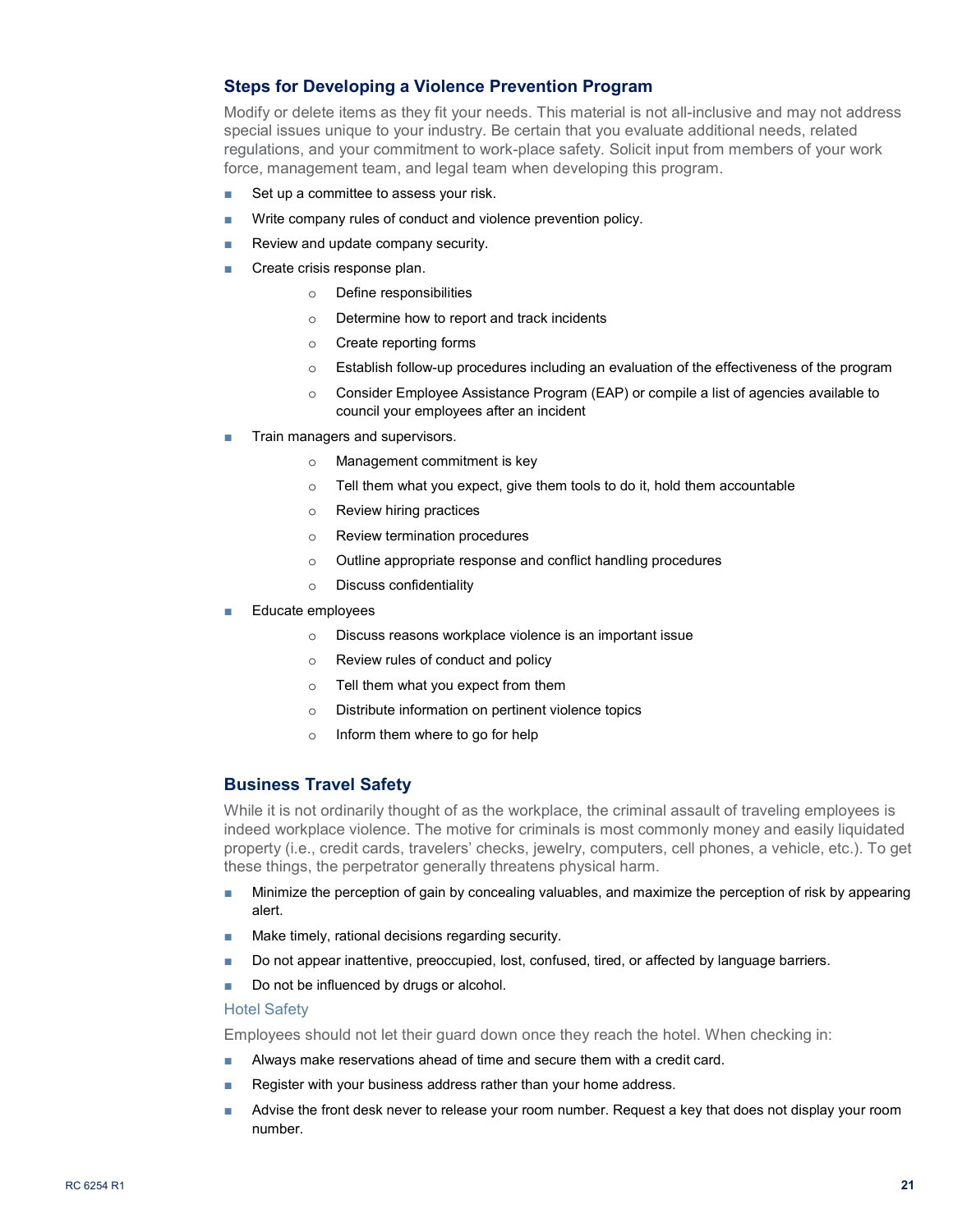- Request a room:
	- $\circ$  On the second floor and no higher than on the seventh floor. You do not want a room with easy access to a window from the street or roof.
	- o In or near the main building if the hotel has more than one building.
	- o Facing inward towards other rooms or toward the lobby.
	- $\circ$  Away from stairwells, elevators, ice machines, vending machines, basements, or garbage/refuse rooms.
	- o Near a fire exit.
	- $\circ$  Request a bell person show you to your room. Ask him or her to point out safety features and check to ensure the room is empty.
	- o Do not let strangers carry your luggage to your room.
	- o Do not be afraid to ask for another room if you feel unsafe.

#### General Hotel Safety Tips

- Do not park in a space with your room number on it, if possible.
- Be aware of loiterers when moving valuables from your car to your room.
- Do not enter your room if someone is watching you or loitering nearby. Walk confidently by such people but not into a dead end. Go where there are other people. If not possible, quickly enter your room and report your observations to the front desk.
- Always use the deadbolt, chain lock, and any other locking devices provided.
- Store valuables (i.e., passport, airline tickets, large sums of money, jewelry, etc.) in a safety deposit box at the front desk and get a receipt. Use a room safe to store items of moderate value.
- Do not carry large amounts of cash. If you do, do not flash it around or count it in public. Always put money and credit cards away before leaving the front desk or counter.
- Do not enter an elevator if occupied by someone you consider suspicious.
- Once in the elevator, always stand next to the elevator controls. Get off the elevator if someone gets on who makes you feel uneasy.
- Memorize your room number and the name of the hotel.
- Do not reveal your room number or travel plans in a crowded area where you could be overheard.
- Report missing keys immediately and move to a different room.
- Always have keys out and ready when walking to your room or car.
- If you get unwanted, harassing, or threatening phone calls, hang up and report them to the front desk.
- Do not answer the door without verifying the person's identity. Use the peek hole. If they claim to be an employee (room service, housekeeping), call the front desk to confirm they are supposed to have access to your room and inquire about the purpose of their visit.
- Completely close the curtains, especially in the evening or if you will be away from the room for some time.
- Hang the "Do Not Disturb" sign on the outside doorknob when you exit your room. Leave a light and radio on.
- Do not leave magazines or other items around the room, pool, or lobby that have your home address on them.
- Ask the front desk staff for the safest areas for jogging, walking, shopping, etc. Use the facilities at the hotel or a local gym, rather than walking/running through unfamiliar surroundings.
- If possible, travel with another person or in a group.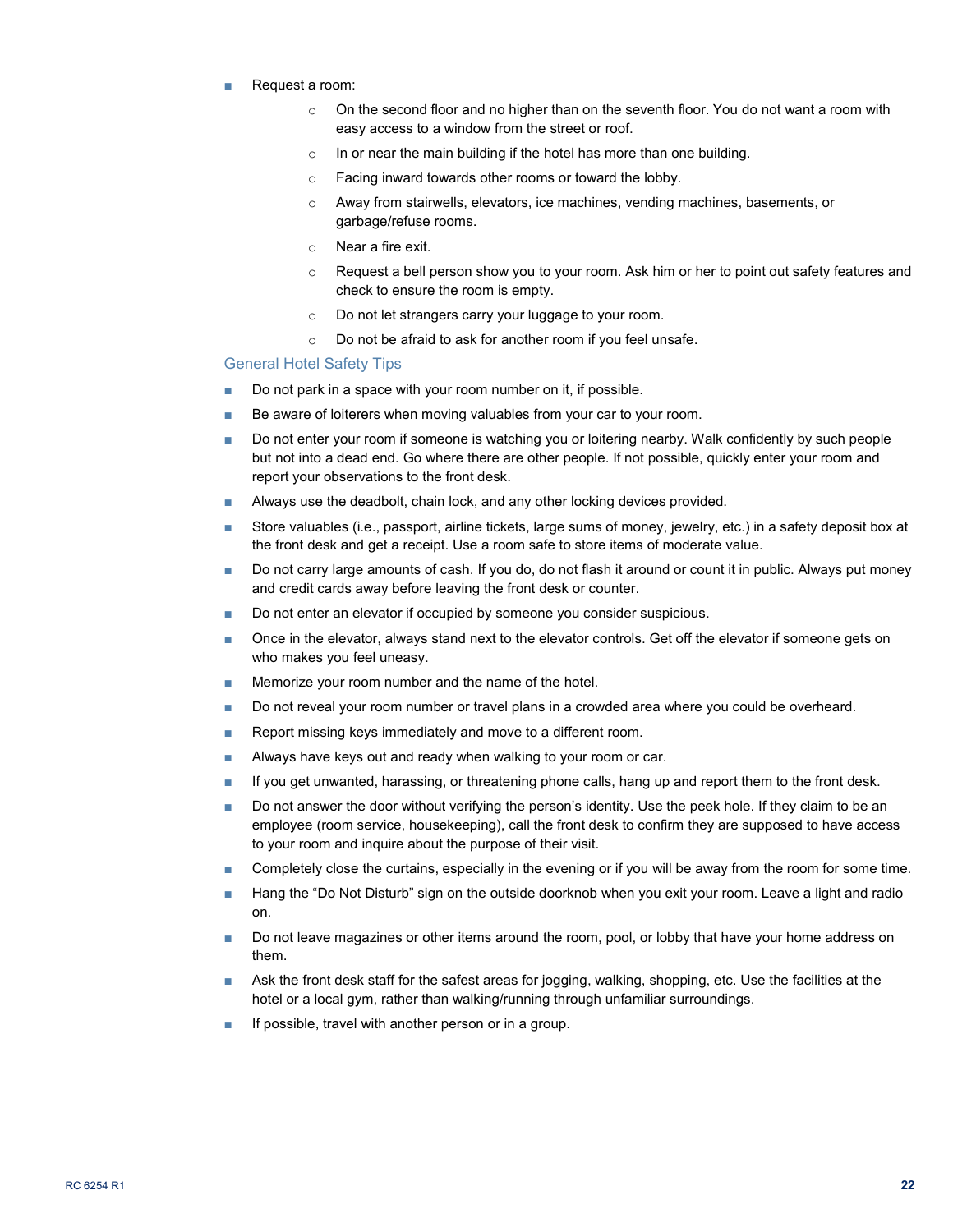### Incident Report

(Use this as a guide to help create your own incident form. Consult with legal counsel prior to distribution.)  $Incident \#:$ 

Date/Time:

Address:

Facility telephone number: \_\_\_\_\_\_\_\_\_\_\_\_\_\_\_\_\_\_\_\_\_\_\_\_\_\_\_\_\_\_\_\_\_\_\_\_\_\_\_\_\_\_\_\_\_\_\_\_\_\_\_\_\_\_

Person Reporting and Title: \_\_\_\_\_\_\_\_\_\_\_\_\_\_\_\_\_\_\_\_\_\_\_\_\_\_\_\_\_\_\_\_\_\_\_\_\_\_\_\_\_\_\_\_\_\_\_\_\_\_\_\_\_

Date and Time of Incident: \_\_\_\_\_\_\_\_\_\_\_\_\_\_\_\_\_\_\_\_\_\_\_\_\_\_\_\_\_\_\_\_\_\_\_\_\_\_\_\_\_\_\_\_\_\_\_\_\_\_\_\_\_\_\_

### Type of Incident

| Death**             | Beer run |                      |
|---------------------|----------|----------------------|
| Shooting**          |          | Beer run w/ injury** |
| Robbery**           | Theft    |                      |
| Robbery w/ injury** |          | Vandalism            |
| Assault**           |          | Embezzlement         |
| Sexual assault**    | Other    |                      |

\*\* Employee, Customer, Other

| Amount of Loss (enter dollar amount)            | Currency/Merchandise                                  |
|-------------------------------------------------|-------------------------------------------------------|
| Weapon Used: (circle response)                  | Handgun. Other firearm. Other weapon. Physical force. |
| Number of employees present at time of incident | Yes/No                                                |
| Is incident captured on CCTV?                   | Yes/No                                                |
| Was video tape released to police?              | Yes/No                                                |

#### Describe Suspects and Incident

| Suspect 1          |  |
|--------------------|--|
| Suspect 2          |  |
| Suspect 3          |  |
| Describe incident: |  |

| Was news media at location? | Yes/No/Unknown |
|-----------------------------|----------------|
| Was police report made?     | Yes/No         |
| Name of police agency       |                |
| Officer handling            |                |
| Report number               |                |
| Name of person notified     |                |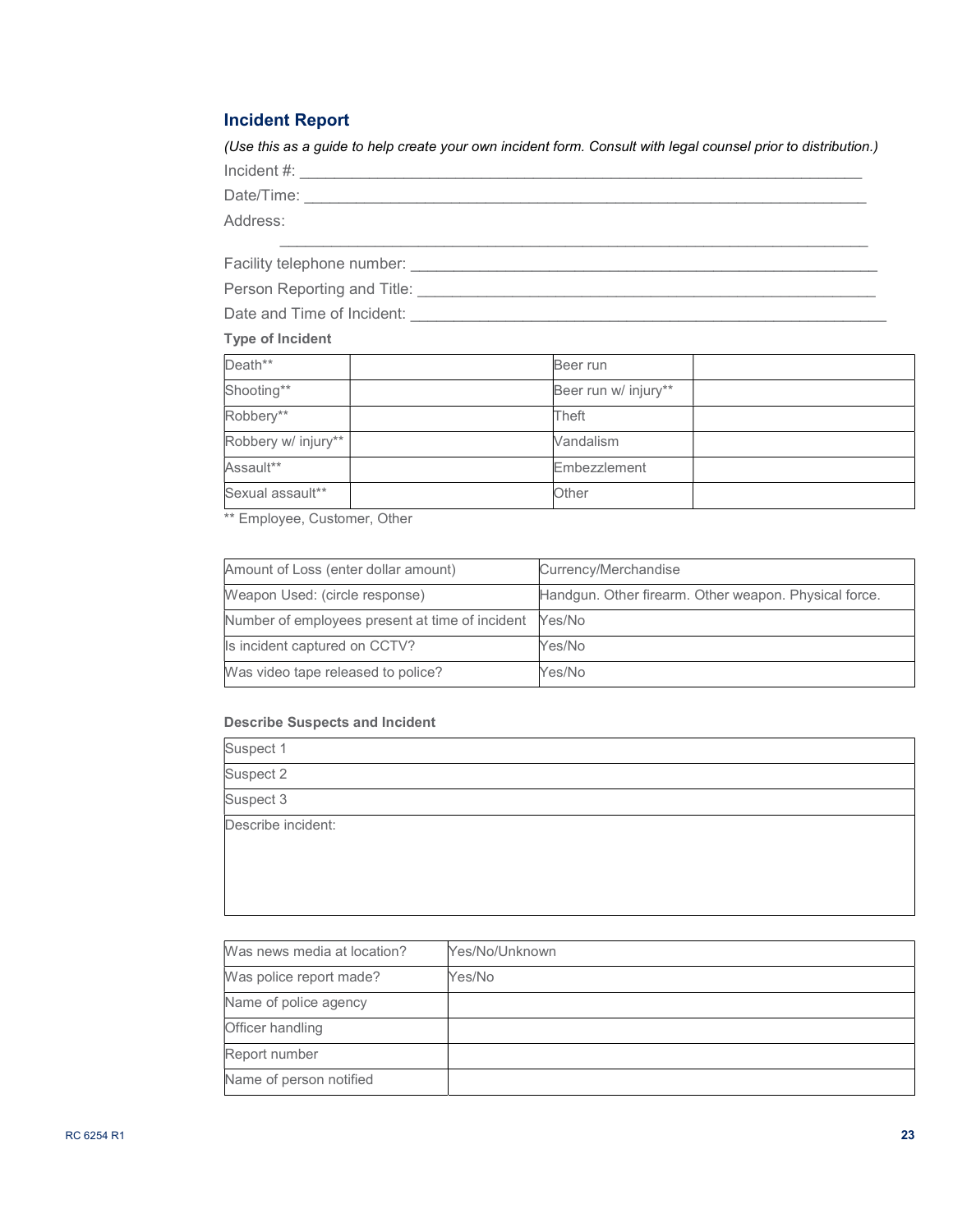# Suspect Description Form

(Use this as a guide to help create your own suspect description form. Consult with legal counsel prior to distribution.)

| <b>Physical Characteristics</b> |                   | <b>Clothing</b>   |                |  |
|---------------------------------|-------------------|-------------------|----------------|--|
| Male/Female                     | White/Black/Other | Age               | Hat color/type |  |
| Height                          | Glasses type      | Left/right handed | Coat           |  |
| Weight                          | Tattoos           | Facial hair       | Shirt          |  |
| Hair color/style                | Scars/marks       | Accent            | Pants          |  |
| Eyes                            | Complexion        | Weapon            | Shoes          |  |

### Weapon (Source: www.novictims.wordpress.com)

| Circle the closest weapon type used |  |               |
|-------------------------------------|--|---------------|
|                                     |  |               |
|                                     |  | Other weapons |

### Additional Information

| What suspect said:                               |          |                  |  |
|--------------------------------------------------|----------|------------------|--|
| Type of vehicle (license<br>number, make, color) |          |                  |  |
| Police notified.                                 | Yes/No   |                  |  |
| Police badge number.                             |          |                  |  |
| Case number.                                     |          |                  |  |
| Supervisor notified.                             | Yes/No   |                  |  |
| Region/Division notified.                        | Yes/No   | Person notified: |  |
| Medical attention required.                      | Yes/No   |                  |  |
| Witness 1 name:                                  | Address: | Phone:           |  |
| Witness 2 name:                                  | Address: | Phone:           |  |
| Print name of<br>cashier/attendant on duty:      |          |                  |  |
| Signature:                                       |          | Date of          |  |
|                                                  |          | report:          |  |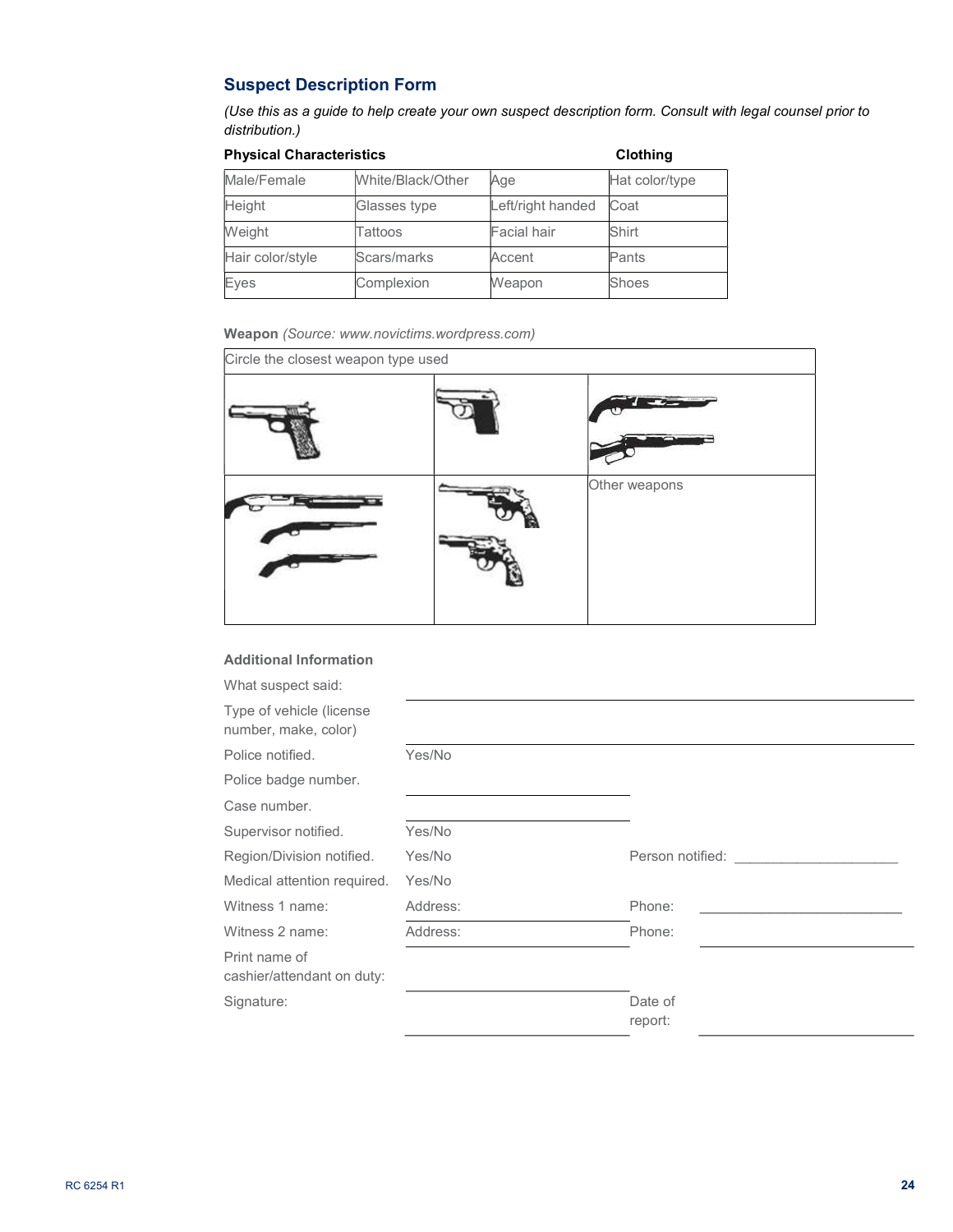# Workplace Violence Exposure Survey

Corporate Name

 $\overline{\phantom{a}}$ 

| <b>OUI PUTATO TIGHTO</b> |                        |
|--------------------------|------------------------|
| Location Address         | <b>Evaluation Date</b> |
| Evaluator Name           | Phone/email            |

| Α   | Yes<br>В | <b>No</b> | Establish the presence or absence of the risk factors indicated below and record the appropriate<br>information. |
|-----|----------|-----------|------------------------------------------------------------------------------------------------------------------|
|     | N/A      |           | Night retail, taxicab, healthcare, criminal justice, or social service operation?                                |
|     |          |           | Recent (last three years) incidences of workplace violence on the premises:                                      |
|     | N/A      |           | • Employee to Employee?                                                                                          |
|     | N/A      |           | • Employee to Manager?                                                                                           |
|     | N/A      |           | • Manager to Manager?                                                                                            |
|     | N/A      |           | • Customer-client-resident to employee?                                                                          |
| N/A |          |           | • Personal acquaintance to employee?                                                                             |
|     |          |           | Recent (last three years) admissions and settlements by, or convictions against,<br>management for:              |
|     | N/A      |           | • Unlawful discrimination against employees?                                                                     |
|     | N/A      |           | • Sexual harassment of employees?                                                                                |
|     | N/A      |           | • Wrongful termination or demotion of employees?                                                                 |
|     | N/A      |           | • Defamation of employees?                                                                                       |
|     | N/A      |           | • Other unfair labor practices against employees?                                                                |
|     | N/A      |           | • Unfair labor practices against retirees?                                                                       |
|     |          |           | Absence of workplace violence preventive measures:                                                               |
| N/A |          |           | • No security guards on site?                                                                                    |
| N/A |          |           | • No panic buttons for receptionists?                                                                            |
| N/A |          |           | • No physical barriers to public access beyond reception areas?                                                  |
| N/A |          |           | • No employee/visitor pass and identification system?                                                            |
| N/A |          |           | • Recent imminent downsizing/layoffs?                                                                            |
| N/A |          |           | • High percentage of contract/leased workers with no benefits?                                                   |
|     |          |           | <b>Highly visible management perks:</b>                                                                          |
| N/A |          |           | • Separate dining areas?                                                                                         |
| N/A |          |           | Preferential parking?                                                                                            |
| N/A |          |           | • Other (state)                                                                                                  |
| N/A |          |           | High percentage of stressful but unsatisfying jobs?                                                              |
| N/A |          |           | Rotating shifts?                                                                                                 |
| N/A |          |           | Absence of visible employee safety program?                                                                      |
| N/A |          |           | Numerous uncontrolled hazards in the workplace?                                                                  |
| N/A |          |           | Poorly maintained workplace environment?                                                                         |
|     |          |           | Total the "Yes" and "No" answers                                                                                 |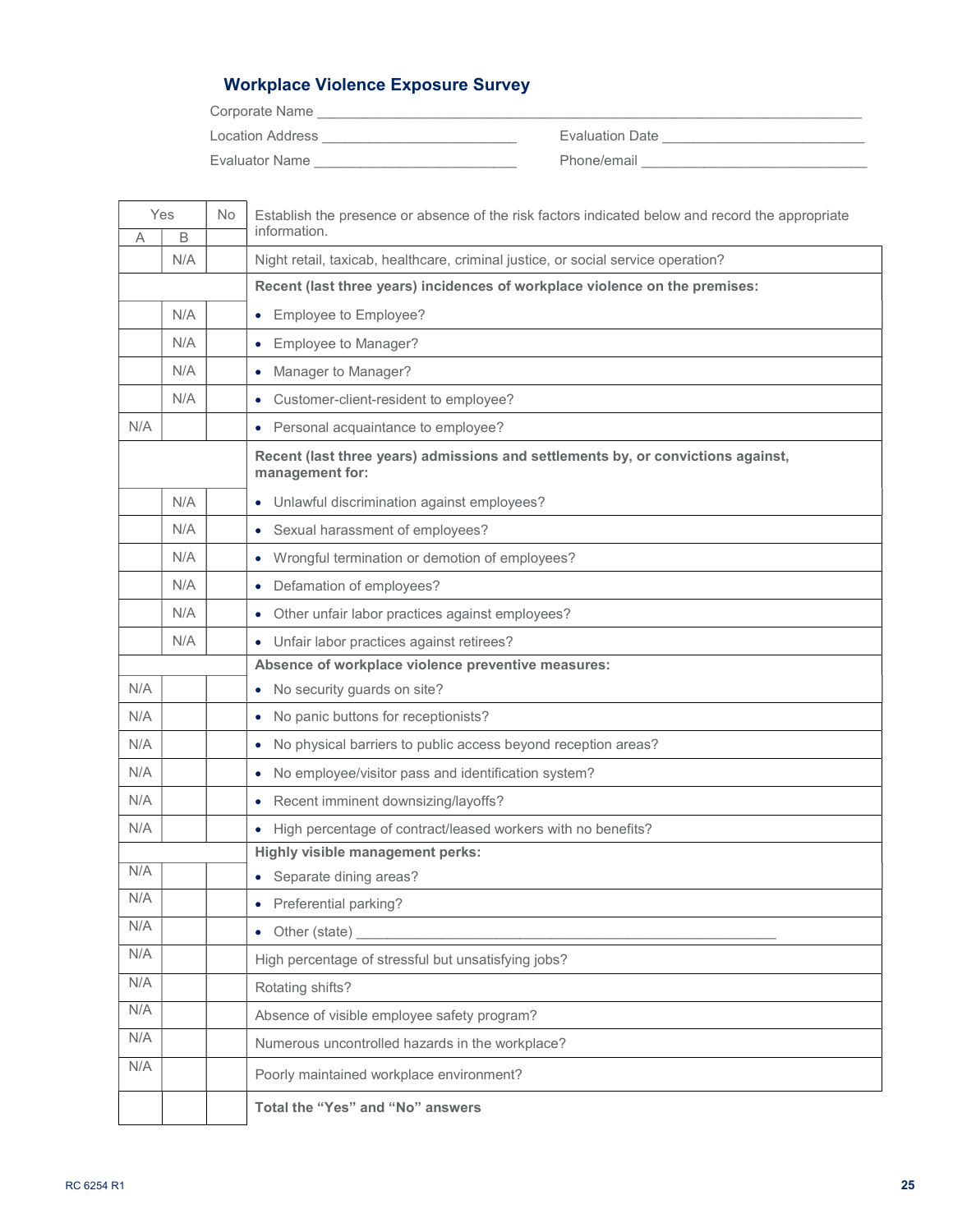| Yes |     | <b>No</b> |                                                                                       |
|-----|-----|-----------|---------------------------------------------------------------------------------------|
| A   | B   |           |                                                                                       |
|     | N/A |           | Absence of crisis management teams?                                                   |
|     | N/A |           | Absence of threat response guidelines distributed to employees?                       |
| N/A |     |           | Absence of EAP (Employee Assistance Program)?                                         |
| N/A |     |           | Absence of Critical Incident Debriefing system?                                       |
| N/A |     |           | Absence of threat-reporting system?                                                   |
|     | N/A |           | A threat-reporting system in place that has recorded threats in the last three years? |
| N/A |     |           | Absence of a threat-incident reading file system?                                     |
|     |     |           | Enter subtotals from previous page.                                                   |
|     |     |           | Total "Yes" and "No" Answers                                                          |

Probability of Workplace Violence Incidents

Circle the applicable blocks from left to right.

| $Yes - A$ | $Yes - B$ | Risk Index |
|-----------|-----------|------------|
| 5 or more | $11 - 20$ | Very High  |
| 5 or more | $0 - 10$  | High       |
| $1 - 4$   | $11 - 20$ | High       |
| $1 - 4$   | $0 - 10$  | Medium     |
| O         | $15 - 20$ | Medium     |
| O         | $9 - 14$  | Low        |
| Ω         | $5 - 8$   | Low        |
|           | $0 - 4$   | Very Low   |

Risk Index:

Comments: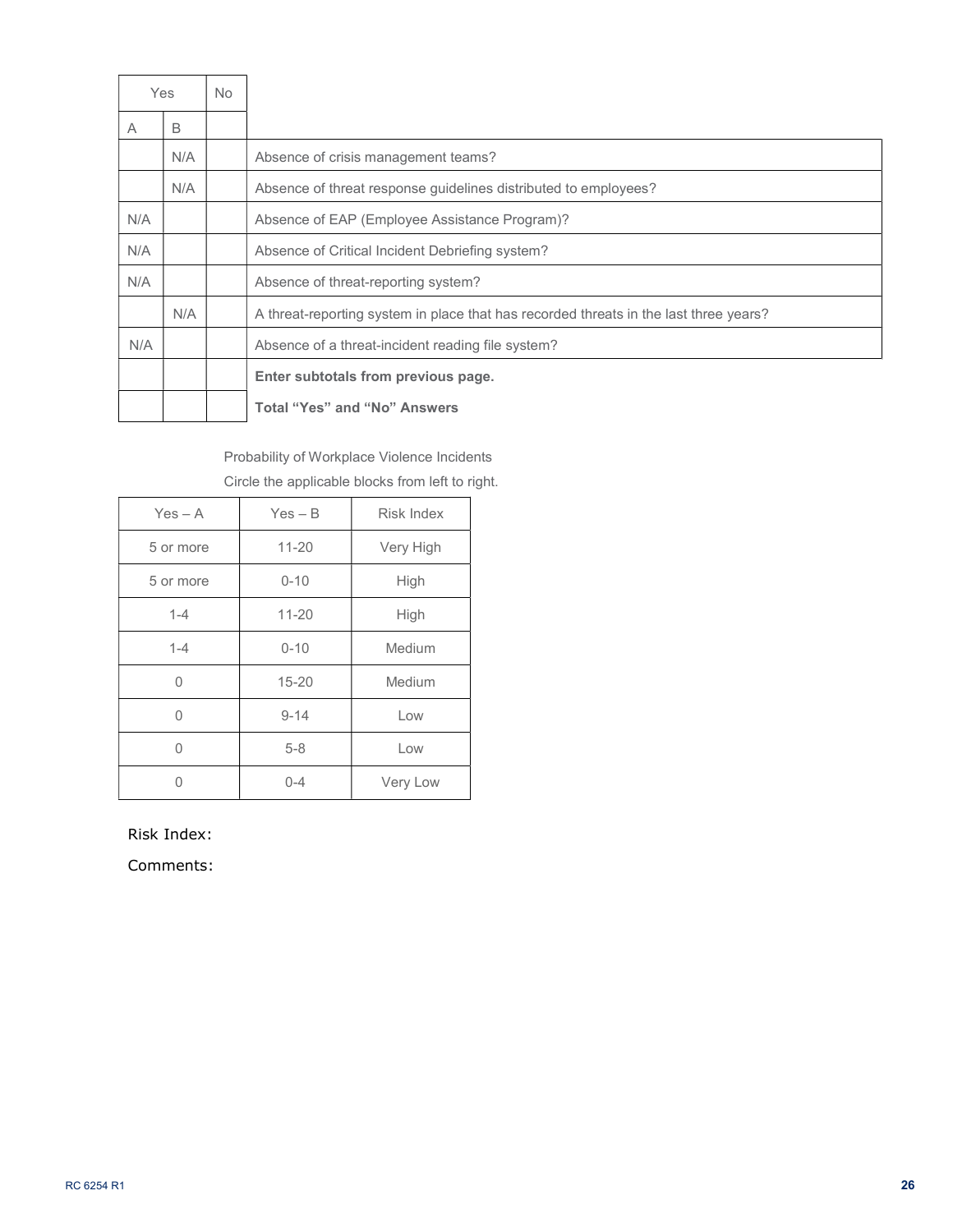# Security Analysis Checklist

| Yes        | <b>No</b> |     | N/A Environmental Factors                                                                                                                                                                                                            |
|------------|-----------|-----|--------------------------------------------------------------------------------------------------------------------------------------------------------------------------------------------------------------------------------------|
|            |           |     | Do employees exchange money with the public?                                                                                                                                                                                         |
|            |           |     | Is the business open during evening or late-night hours?                                                                                                                                                                             |
|            |           |     | Is the site located in a high-crime area?                                                                                                                                                                                            |
|            |           |     | Has the site experienced a robbery in the past 3 years?                                                                                                                                                                              |
|            |           |     | Has the site experienced other violent incidents in the past 3 years?                                                                                                                                                                |
|            |           |     | Has the site experienced threats, harassment, or other abusive behavior in the past 3 years?                                                                                                                                         |
| <b>Yes</b> | <b>No</b> | N/A | <b>Engineering Controls</b>                                                                                                                                                                                                          |
|            |           |     | Do employees have access to a telephone with an outside line?                                                                                                                                                                        |
|            |           |     | Are emergency telephone numbers for law enforcement, fire and medical services, and an internal<br>contact person posted adjacent to the phone?                                                                                      |
|            |           |     | Is the entrance to the building easily seen from the street and free of heavy shrub growth?                                                                                                                                          |
|            |           |     | Is lighting bright in parking and adjacent areas?                                                                                                                                                                                    |
|            |           |     | Are all indoor lights working properly?                                                                                                                                                                                              |
|            |           |     | Are windows and views outside and inside clear of advertising or other obstructions?                                                                                                                                                 |
|            |           |     | Is the cash register in plain view of customers and police cruisers to deter robberies?                                                                                                                                              |
|            |           |     | Is there a working drop safe or time access safe to minimize cash on hand?                                                                                                                                                           |
|            |           |     | Are security cameras and mirrors placed in locations that would deter robbers or provide greater<br>security for employees?                                                                                                          |
|            |           |     | Are there height markers on exit doors to help witnesses provide complete descriptions of assailants?                                                                                                                                |
|            |           |     | Are employees protected by bullet-resistant enclosures in locations with a history of robberies or<br>assaults in a high-crime area?                                                                                                 |
| <b>Yes</b> | <b>No</b> |     | N/A Administrative/Work Practice Controls                                                                                                                                                                                            |
|            |           |     | Are emergency procedures in place to address robberies and other acts of potential violence?                                                                                                                                         |
|            |           |     | Have employees been instructed to report suspicious persons or activities?                                                                                                                                                           |
|            |           |     | Are employees trained in emergency response procedures for robberies and other crimes that may<br>occur on the premises?                                                                                                             |
|            |           |     | Are employees trained in conflict resolution and in nonviolent response to threatening situations?                                                                                                                                   |
|            |           |     | Is cash control a key element of the establishment's violence and robbery prevention program?                                                                                                                                        |
|            |           |     | Does the site have a policy limiting the number of cash registers open during late-night hours?                                                                                                                                      |
|            |           |     | Are signs posted notifying the public that limited cash, no drugs, and no other valuables are kept on<br>the premises?                                                                                                               |
|            |           |     | Do employees work with at least one other person throughout their shift, or are other protective<br>measures utilized when employees are working alone in locations with a history of robberies or<br>assaults in a high-crime area? |
|            |           |     | Are procedures in place to assure the safety of employees who open and close the store?                                                                                                                                              |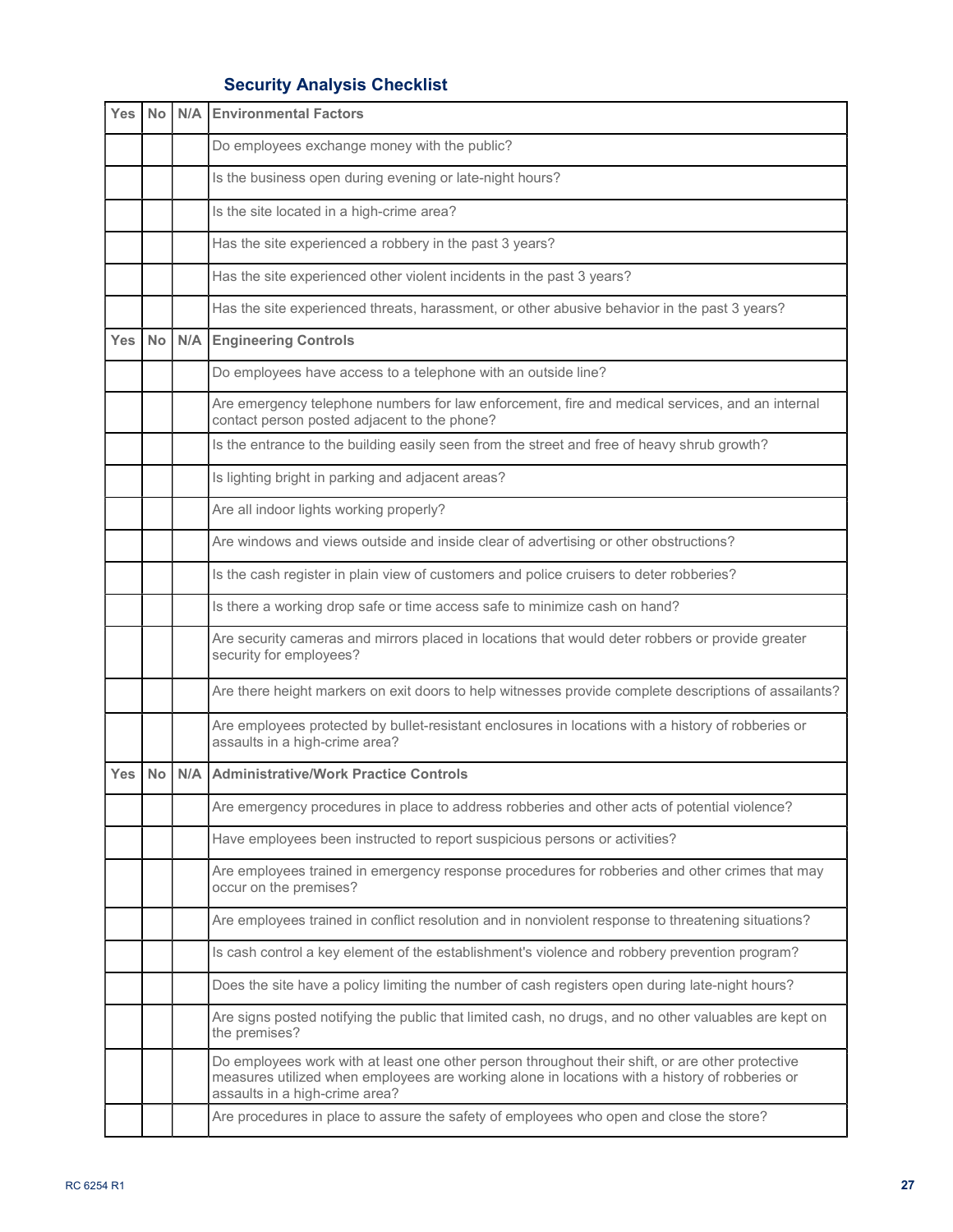### Workplace Violence Quiz

### True or False:

- 1. Workplace violence must involve some type of physical attack.
- 2. Homicide is now the second leading cause of on-the-job death for men.
- 3. A person's home life should not be considered when evaluating the company's exposure to workplace violence.
- 4. Not all types of businesses need to be concerned about workplace violence.
- 5. There are typically warning signs before an employee commits an act of violence.
- 6. Young people (age 20-34) are more at risk of violence than their older coworkers are.
- 7. The best defense against workplace violence is a formalized workplace violence prevention program.
- 8. Disgruntled employees who commit violent acts at work often have job-performance related problems.
- 9. Job layoffs and stress are not typical causes of workplace violence.
- 10. Workplace violence costs American businesses billions of dollars.

Answers on following page.